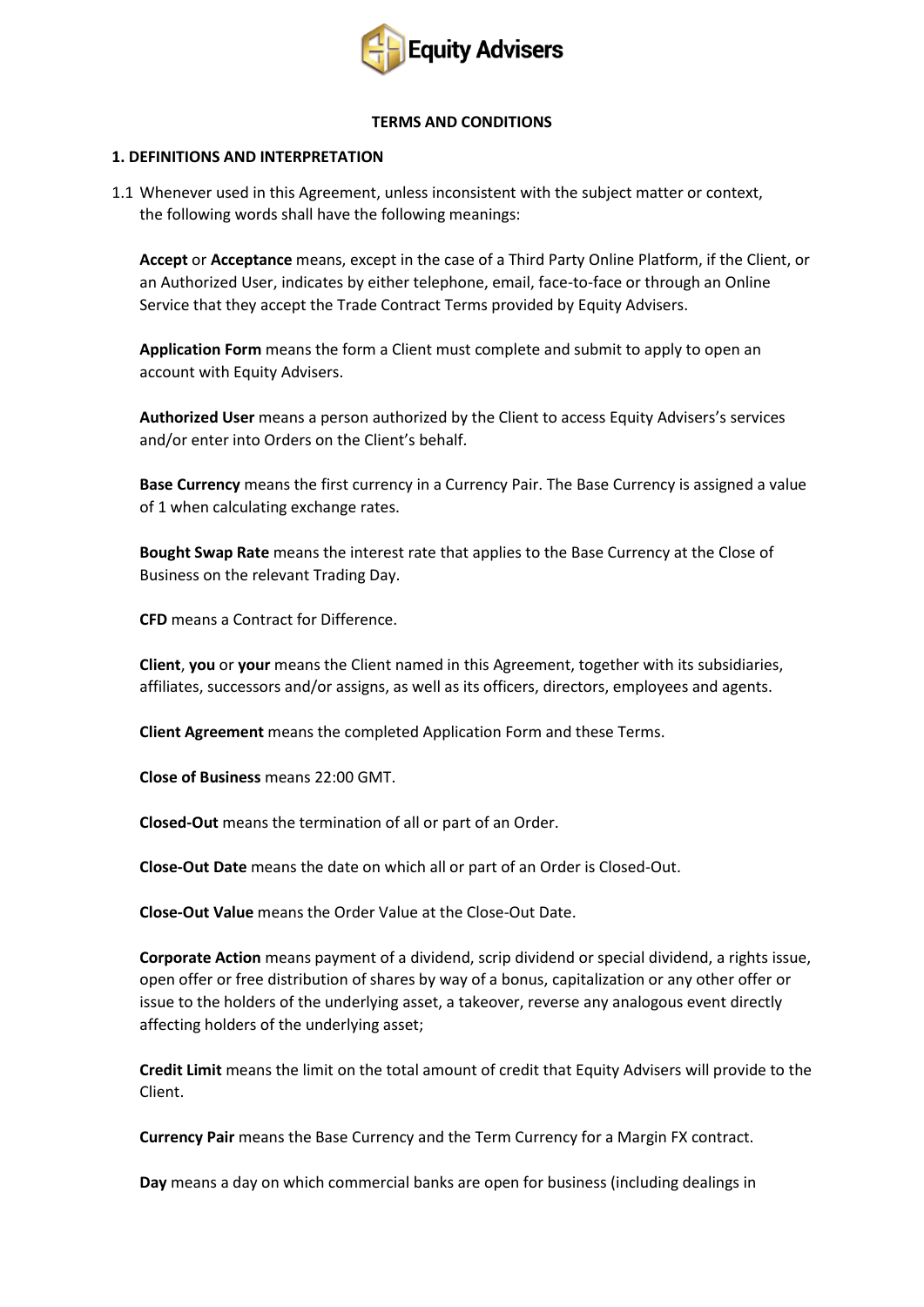

foreign exchange) in the place specified by Equity Advisers for that purpose.

**Default Event** means any acts or omissions on the part of

- a) the Client;
- b) Authorized User; or
- c) the Client or Authorized User 's employee, agent or assignee (whether or not known to us, and whether or not acting in concert with other natural persons or algorithmic tools) which in Equity Advisers's sole discretion, are deemed as being:
- d) negligence;
- e) mistake;
- f) willful misconduct, (including commission churning, sniping, causing or contributing to or benefiting from a Quoting Error, moving the price of an underlying asset, scalping, arbitraging off-market pricing);
- g) the use, or allowing any other person (whether or not an Authorized Person) to use, any electronic device, software, algorithm or any trading strategy that has the purpose or effect of manipulating or taking unfair advantage of the way in which Equity Advisers constructs, provides or conveys its bid or offer prices; or
- h) the breach of any Law; or
- i) the breach of any provision of this Agreement.

**Deposit** means the amount deposited by the Client with Equity Advisers as requested by Equity Advisers in relation to all Financial Products, at the time of booking and at any time prior to the Value Date which is a partpayment toward the agreed Order value and not client monies. Deposit includes amounts deposited by the Client with Equity Advisers as requested by Equity Advisers in respect of any anticipated or existing Open Positions which the Client has or will have with Equity Advisers.

**Financial Product** means a foreign exchange contract or a transaction in which a Client and Equity Advisers enter into an OTC derivatives contract based on the value of an underlying asset or assets (including but not limited to a currency or currency pair, a commodity, a precious metal or an index).

**Force Majeure** means events or causes including, but not limited to, the following: an act of God, peril of the sea, unavoidable accident of navigation, war (whether declared or not), sabotage, riot, insurrection, civil commotion, national emergency (whether in fact or law), martial law, fire, flood, cyclone, earthquake, landslide, explosion, power or water shortage, failure of a transmission or communication network, epidemic, quarantine, strike or other labour difficulty or expropriation, restriction, prohibition, law, regulation, decree or other legally enforceable order of a government agency, breakage or accident, change of International, State or Commonwealth law or regulation or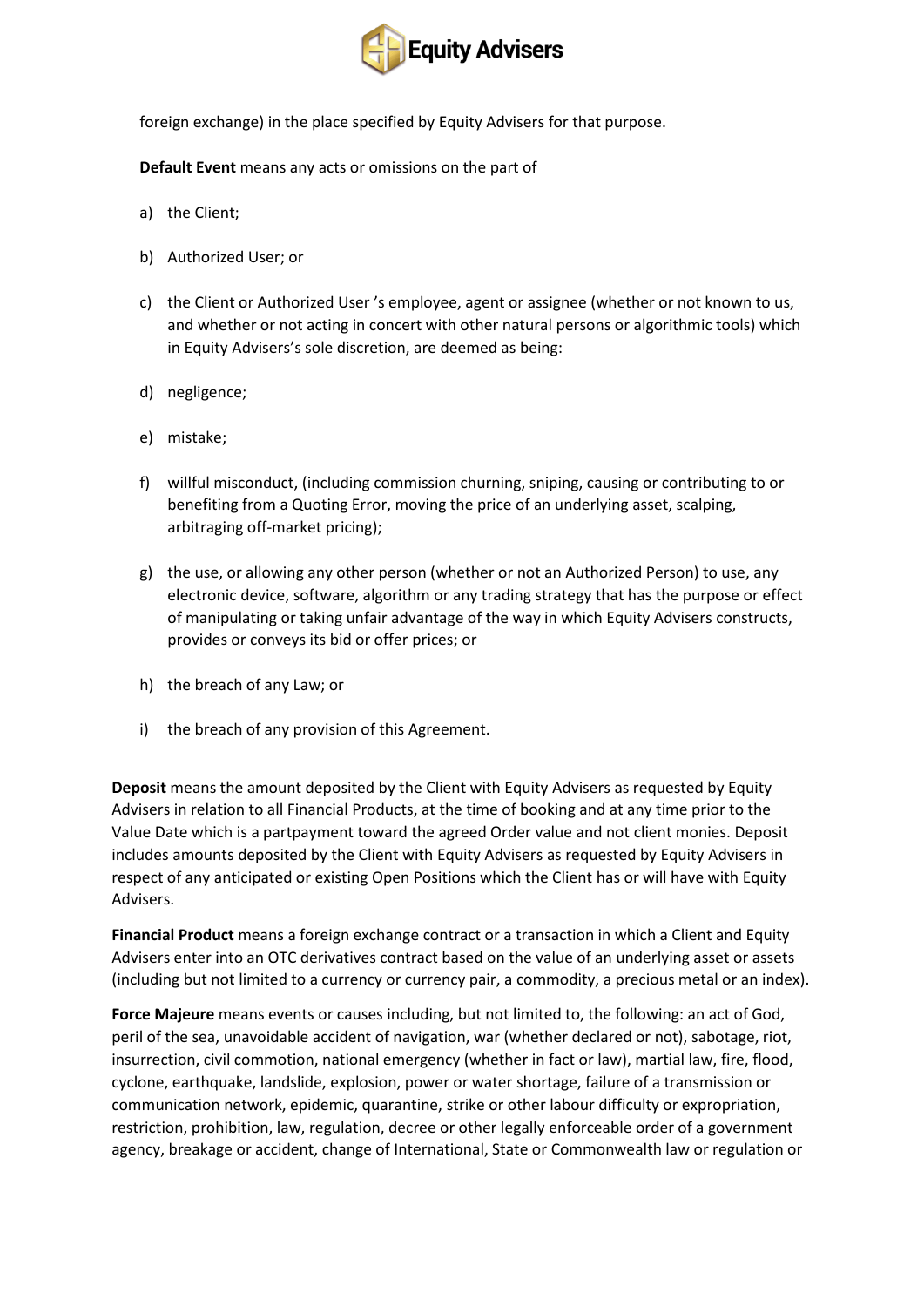

any damage of Equity Advisers's hardware or systems, unless occurring as a result of an act, omission, default or negligence of the Client or Equity Advisers.

**Free Balance** means, at any time, the excess (if any) of the balance of the Client 's account at that time over the required Deposit.

**Futures CFD** means a CFD where the value of the contract derives its value from an underlying asset or instrument whose price is quoted on a futures market.

**Fully Hedged Position** means an Open Position that is equal and opposite of another Open Position.

**Guarantor** means any person(s) identified as such in the Application Form.

**Hedged Position** is as defined in clause 24.1.

**Instruction** means any instruction or request given by the Client to Equity Advisers relating to the execution

of a Financial Product as provided for under clause 8.2.

**Insolvency Event** means any steps taken for:

- a) the winding up, dissolution or administration of the Client;
- b) the Client to enter into any arrangement, compromise or composition with or assignment for the benefit of its creditors or any class of them except for the purposes of a solvent reconstruction or amalgamation; or
- c) a receiver, receiver and manager, or other controller, administrator or similar officer to be appointed with respect to, or takes control of, the Client or any of the Client's assets and undertakings.

**Law** means any local or foreign law, regulation or judgment, court order or sanctions regimes which Equity Advisers is subject to.

**Long Party** means in respect of any Order the party identified in the Trade Confirmation Notice as having notionally bought the underlying asset or assets to the OTC derivative contract.

**Margin Call** means an amount, in addition to the Deposit, as solely determined by Equity Advisers.

**Margin FX** contract means a Margin Foreign Exchange contract.

**Mark to Market** means the daily revaluation of an OTC derivatives contract entered into between Equity Advisers and the Client to reflect its current market value rather than its original contract value. Equity Advisers shall have the right, at its sole discretion, to determine the Mark to Market value on a daily basis.

**Merger Event** means in respect of any underlying asset:

- a) any reclassification or change of the underlying asset that results in a transfer of or an irrevocable commitment to transfer all outstanding securities of the same class as the underlying asset to another entity or person;
- b) consolidation, amalgamation, merger or binding share exchange of the issuer of the relevant underlying asset with or into another person (other than a consolidation,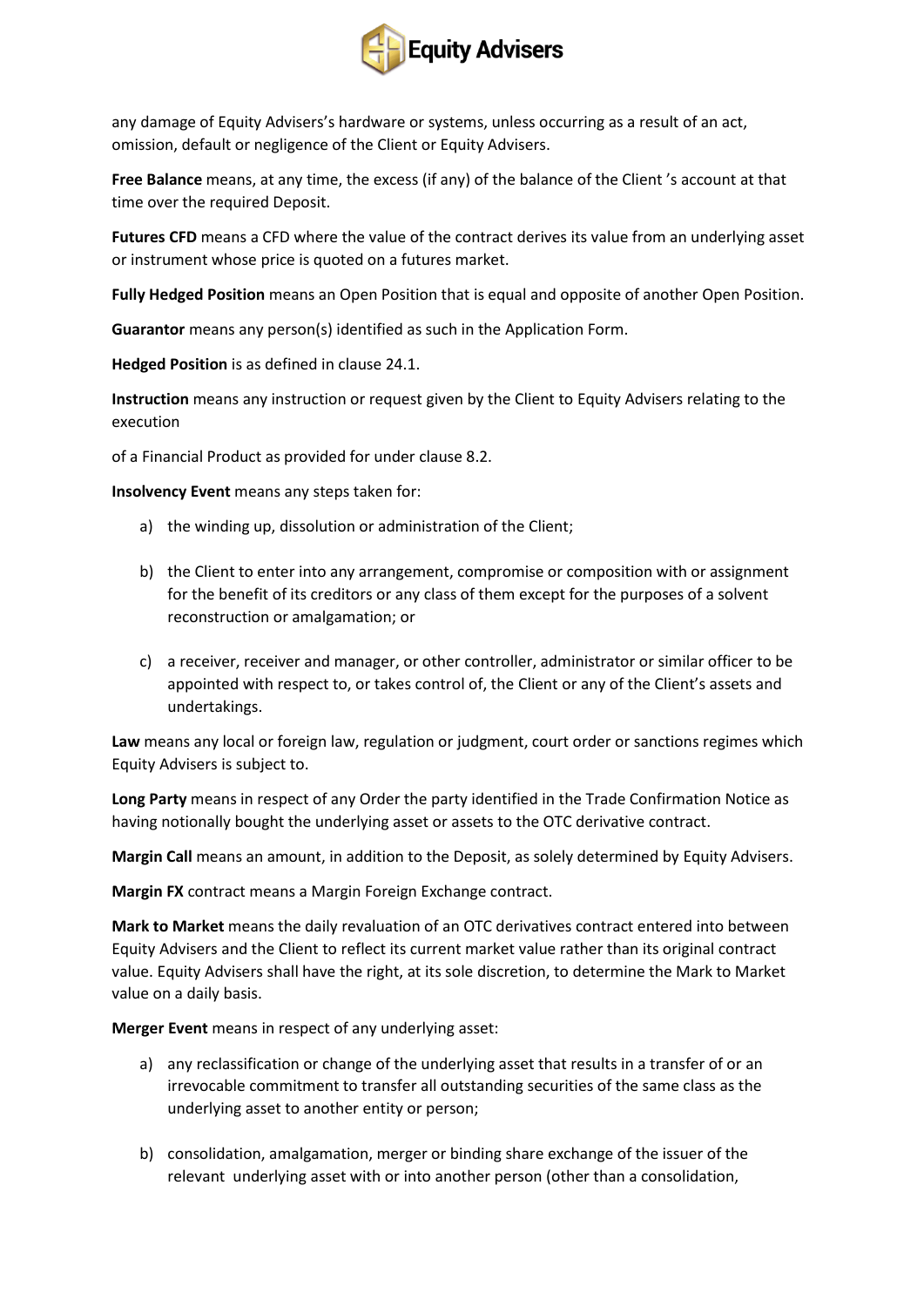

amalgamation, merger or binding share exchange in which such issuer is the continuing person and which does not result in a reclassification or change of all outstanding securities of the same class as the underlying asset); or

c) takeover offer, tender offer, exchange offer, solicitation, proposal or other event by any entity or person to purchase or otherwise obtain 50% or more of the outstanding securities of the same class as the underlying asset that results in a transfer of or irrevocable commitment to transfer all such securities (other than such securities owned or controlled by such other entity or person).

**Notice** means a notice required or permitted to be given under this Agreement or for the purposes of this Agreement.

**Online Services** means the services which provide the ability for clients to transact with Equity Advisers by way of an online trading platform including a Third Party Online Platform.

**Open Position** is where the Client have entered into a transaction or contract with Equity Advisers, and a further transaction is required in order to close the position;

**Order** means a Financial Product entered into between Equity Advisers and the Client under the applicable Trade Contract Terms.

**Order Value** means for any Order, the Order price or rate multiplied by the Order quantity.

**OTC** means Over-the-Counter.

**Partially Hedged Position** means an Open Position that is opposite but not equal to another Open Position.

**Previous Order Value** means, the amount calculated as follows:

- a) where the Order Value is being determined for the first time for an Order Contract, the Order Value at the commencement of the Order; or
- b) in all other cases, the Order Value at the most recent Valuation Time.

**Quoting Error** means a liquidity provider error, a software error, a typographical error or obvious mistake in a quote or indication and includes quoting delays.

**Reciprocal Obligation** means Equity Advisers's obligations to the Client in relation to an Order, a Margin Call or a Deposit.

**Security Details** means the information required by Equity Advisers under clause 11.3.

**Sell Swap Rate** means the interest rate that applies to the Term Currency at the Close of Business on the relevant Trading Day.

**Share CFD** means a Financial Product where the underlying asset is a security listed on an exchange.

**Short Party** means in respect of any Order the party identified in the Trade Confirmation Notice as having notionally sold the underlying asset or assets to the OTC derivative contract.

**Spot CFD** means a CFD where the value of the contract derives its value from an underlying asset or instrument whose price is quoted on a spot market.

**Swap Charge** or **Swap Credit** is as defined in clause 20.1 and 20.2.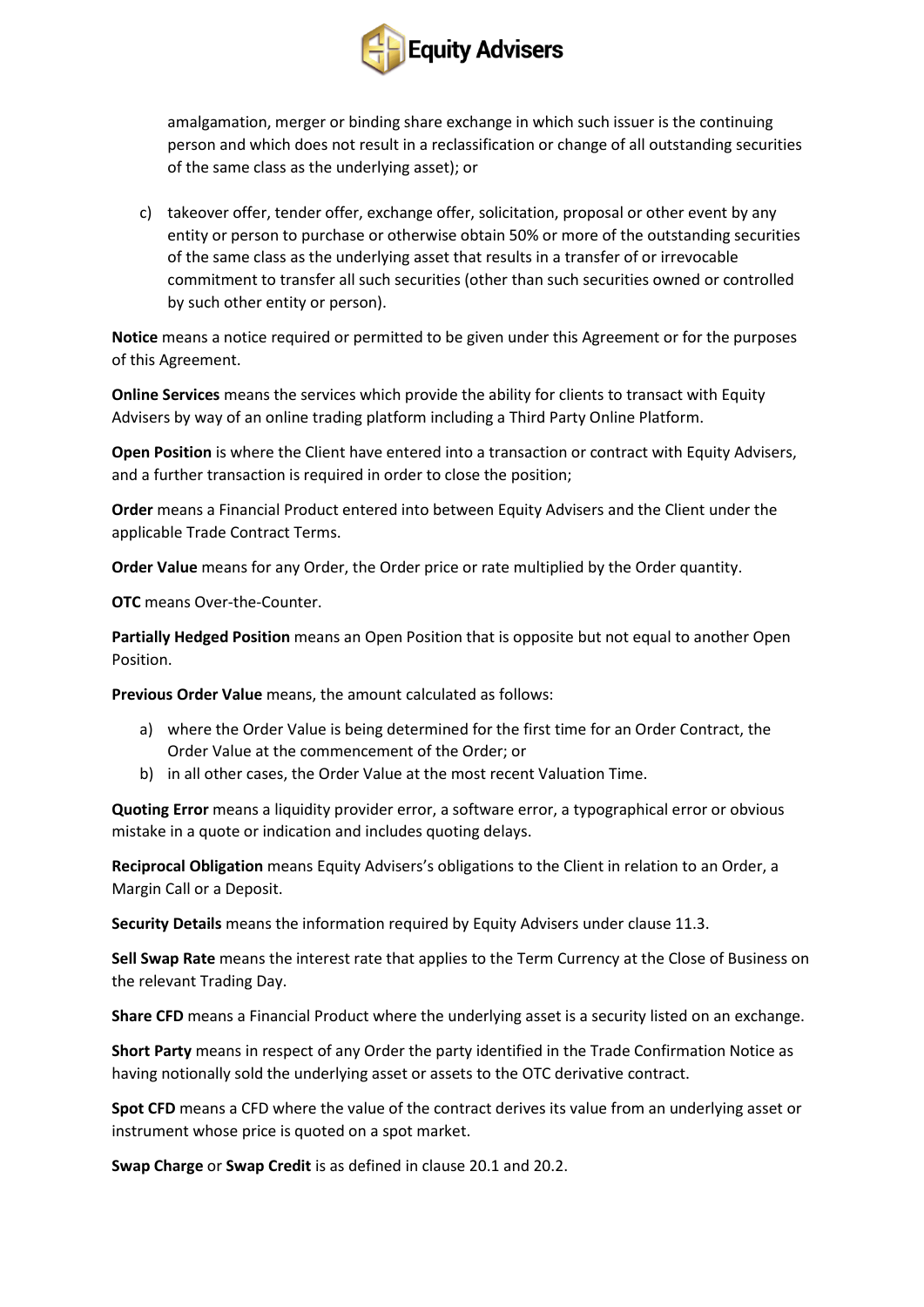

**Swap Free Account** or **Islamic Account** means an account offered by Equity Advisers, at its sole discretion, which is designed specifically for, and available only to, Clients who cannot receive or pay rollover interest on overnight Open Positions for religious reasons.

**Term Currency** means the second currency in a Currency Pair.

**Terms** means these terms and conditions, together with all schedules, attachments or other documents attached.

**Third Party** means any entity with whom Equity Advisers have entered into an agreement or arrangement whereby Equity Advisers offers the Client access to that entity's online trading platform ("Third Party Online Platform") for the purpose of the provision via the Third Party Online Platform of additional services to the Client.

**Third Party Online Platform** means any online trading platform offered by a Third Party.

**Trade Confirmation Notice** means a document signed by the Client and Equity Advisers confirming the details of the Financial Product entered into between the Client and Equity Advisers.

**Trade Contract Terms** means the price, timing and other details (as contained in the Instructions) Equity Advisers provides you, either verbally or via the Internet, at which the relevant Order can be purchased or sold.

**Trading Day** means Monday to Saturday including public holidays.

**Value Date** means either the Day selected by the Client and agreed by Equity Advisers for the settlement of an Order or if there is no such Day, the future value date after the execution of an Order by the Client and includes any agreed variation to the original date, being either an earlier or a later date.

**Valuation Time** means the Close of Business on each Day or any other time Equity Advisers decides in its absolute discretion.

**Equity Advisers**, **we**, **our** or **us** means Evest Group Pty Ltd, its subsidiaries, holding companies, successors and/or assigns, as well as its officers, directors, employees and agents.

**Website** means the Equity Advisers website located at www.Equity Advisers.com.

1.2 If the Client is comprised of two or more legal persons then a reference to a right or obligation of the Client under this Agreement or under a transaction contemplated by this Agreement confers that right or imposes that obligation, as the case may be, jointly and severally on those persons.

### **2. THIS AGREEMENT**

2.1 These Terms together with your completed and submitted Application Form comprise the Client Agreement.

2.2 This is a master agreement and sets out the terms and conditions upon which dealings between you and us relating to the provision of advice to the Client or the execution of Orders.

2.3 This Agreement is in addition to other documents (including but not limited to the Product Disclosure Statement and the Financial Services Guide) that may have been exchanged and/or executed between the parties. You should read this Agreement carefully and any other documents given to you and that apply to you.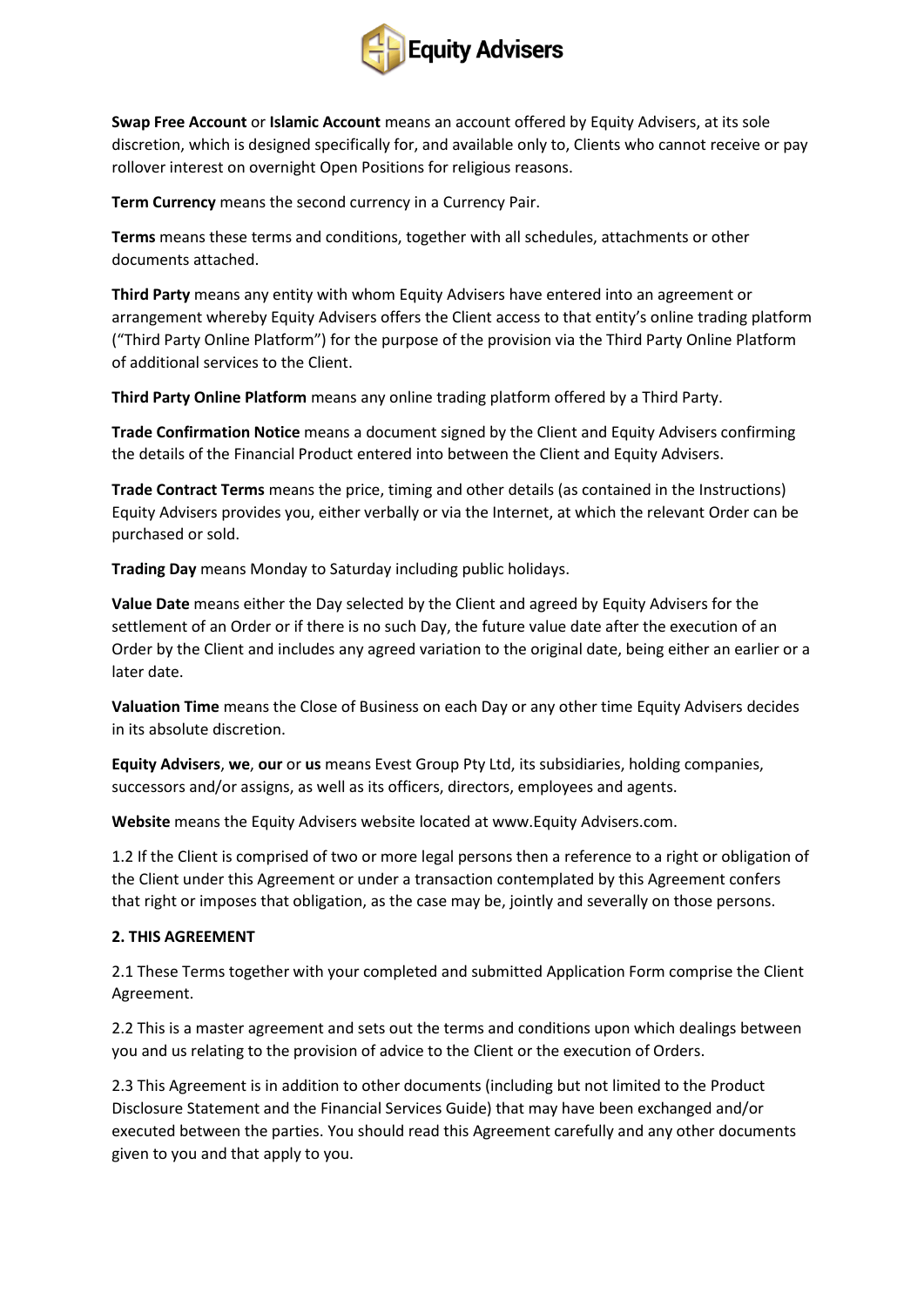

2.4 If you are an overseas resident Client or a Wholesale Client, you acknowledge that despite being given or otherwise obtaining the Product Disclosure Statement some of the information contained in the Product Disclosure Statement does not apply to you.

2.5 The terms of this Agreement and any transactions under it, may be amended by Equity Advisers at any time. Equity Advisers will provide Notice to the Client of any such amendment. The Client agrees to be bound by the terms of such an amendment on the earlier of:

(a) ten (10) Days after Equity Advisers has posted notice of the amendment on the Website; or

(b) on the date of the Client entering any Order after the amendment.

Any other amendments must be agreed to in writing between Equity Advisers and the Client.

2.6 At no time shall either party enter into commitments for or in the name of the other party or use their intellectual property for any purpose whatsoever. Except as specifically provided for in this Agreement, neither party will:

(a) use the other party's name or intellectual property without the prior written approval of the other party; or

(b) represent itself as being affiliated with, or Authorized to act for, the other party.

### **3. CLIENT REPRESENTATIONS AND WARRANTIES**

3.1 The Client warrants that:

- a) in the case of an individual or more than one individual, they are of full age and capacity;
- b) in the case of a firm or corporation, it is duly constituted and incorporated and possesses the requisite power to enter into this Agreement and all contracts made or to be made;
- c) in the case of a trustee of a trust, they are properly appointed as trustee, they will be liable both in their personal capacity and as trustee, the trust instrument is valid and complies with all applicable Laws, and the trustee has a right of indemnity from the trust assets in respect of this Agreement; and
- d) in any case, this Agreement and such contracts are and will constitute legally binding and enforceable obligations of the Client.

3.2 The Client represents and warrants to Equity Advisers that:

- a) the Client will place Orders wholly or predominantly for business and investment purposes and not for personal, domestic or household use or consumption;
- b) execution and delivery by the Client of this Agreement, and performance of all of the Client's obligations contemplated under this Agreement, does not violate any Law applicable to the Client;
- c) all information provided by the Client to Equity Advisers is true, correct and complete, and the Client will notify Equity Advisers promptly of any changes to such information;
- d) the Client shall make ongoing disclosure to Equity Advisers of any matters that may affect the operation of this Agreement or of the ability of the Client to pay Margin Calls or to remain solvent.

3.3 The Client acknowledges that: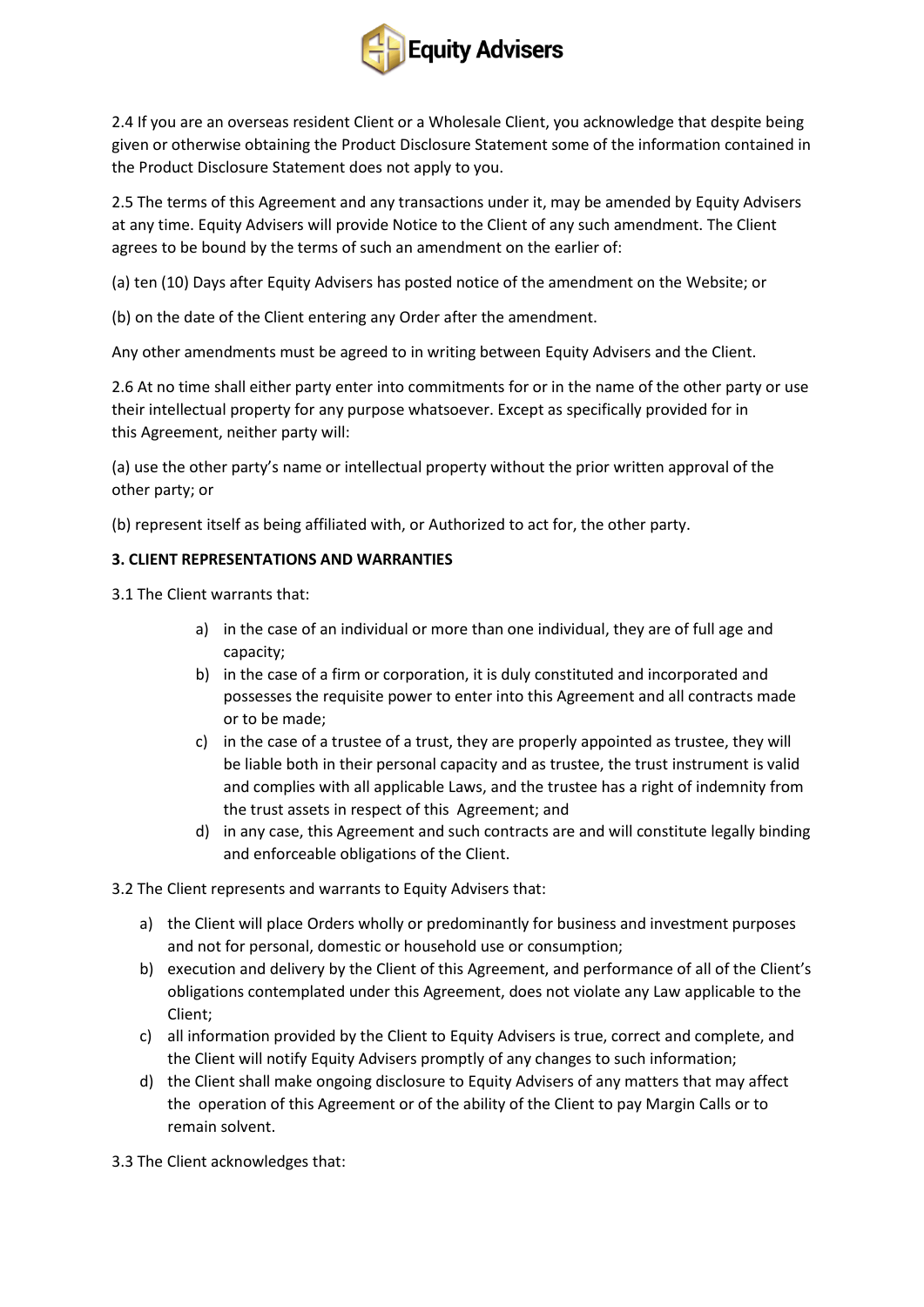

- a) by applying to open an account, you acknowledge that you have read and understood thisAgreement;
- b) Equity Advisers will enter into the transactions contemplated by this Agreement in reliance on therepresentations and warranties made by the Client;
- c) Equity Advisers provides advisory and execution-only services and the final investment decision isalways the Client's own;
- d) if Equity Advisers provides advice to the Client then that the advice is general only and does not consider the personal objectives, circumstances or needs of the Client; and
- e) in the event that the Client is comprised of two or more legal persons, Equity Advisers 's primary contact for the receipt of Notices is the first person named on the Application Form.

3.4 The Client:

- a) confirms that they have regular access to the internet;
- b) consents to Equity Advisers contacting the Client (in the circumstances described in this Agreement) by email on the address provided by the Client;
- c) agrees to ensure that the Client's contact details are up to date at all times.

3.5 If this Agreement is provided to you in a language other than English, it is provided for information purpose only. The governing language of this Agreement is English. In the event of any inconsistency between the English language version of this Agreement and a foreign language version, the English version will prevail to the extent of any inconsistency.

### **4. AUTHORIZED USERS AND AUTHORIZATION LIMITS**

4.1 The Client shall provide Equity Advisers with a list of Authorized Users.

4.2 The Client shall immediately notify Equity Advisers when:

- (a) any new person becomes an Authorized User; or
- (b) any existing Authorized User is no longer entitled to be an Authorized User.

Upon Equity Advisers receiving such Notice the change in Authorized User is effective immediately. However, the Notice shall not affect any Orders already executed.

4.3 Any appointment of an Authorized User shall remain in full force and effect unless and until Notice of cancellation of appointment has been delivered to Equity Advisers.

4.4 The Client may inform Equity Advisers of an authorization limit applicable to some or all Orders either in general or for particular Authorized Users. Any authorization limit provided by the Client to Equity Advisers may be withdrawn by the Client at any time by giving Notice to Equity Advisers.

4.5 All Instructions given and Orders accepted by an Authorized User within their authorization limits will be deemed to be Instructions and Orders Authorized by the Client and shall be binding upon the Client.

4.6 Until the Client has provided a Notice to Equity Advisers to the contrary, Equity Advisers may continue to assume

that all existing Authorized Users have authority to execute legally binding Orders with Equity Advisers within their authorization limits.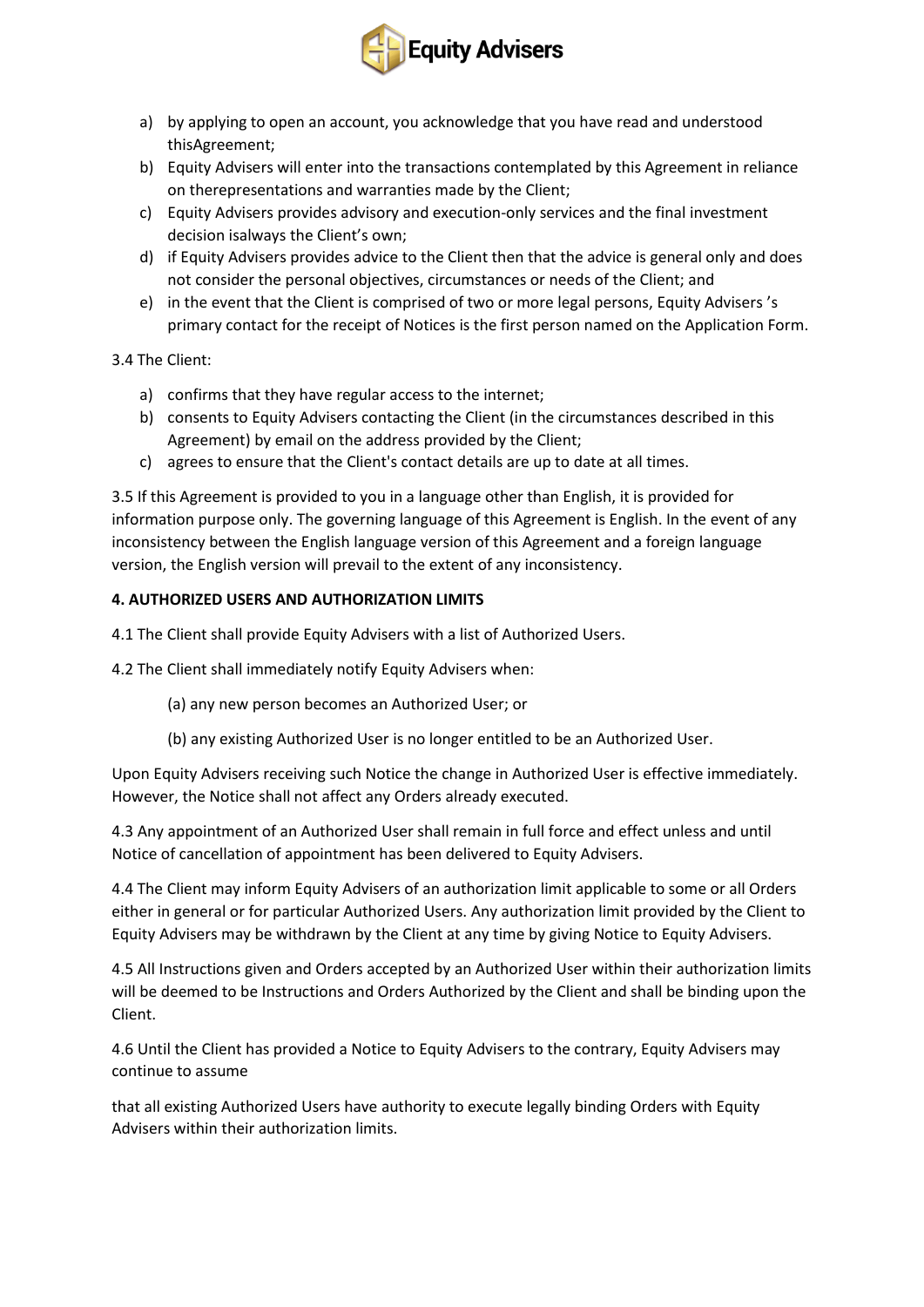

4.7 The Client hereby indemnifies and agrees to hold Equity Advisers harmless in respect of any loss incurred by an Authorized User entering into Orders within their authorization limits.

## **5. OPENING AN ACCOUNT**

5.1 An account must be opened prior to any transaction. No Orders can be placed until an account has been opened and cleared funds received.

5.2 If Equity Advisers permits the Client to place an Order where no account has been opened, or clear funds received, this will not limit the Client's liability to Equity Advisers under this Agreement.

5.3 Equity Advisers may refuse to accept you as a Client for any reason. Equity Advisers will notify you of such refusal as soon as practicable after applying to become a Client but is not required to provide you with reasons for such refusal.

### **6. SEGREGATED CLIENT MONEY ACCOUNTS**

6.1 All money deposited by the Client with Equity Advisers, received by Equity Advisers or its agent on behalf of the Client, or that is, client profits on the Close Out of a Financial Product shall be deposited into one or more accounts nominated by Equity Advisers and will be paid into a client segregated bank account when required by Law, which is typically when the Client pays money into the nominated account:

(a) without agreeing to the terms of a Financial Product by the next Day following actual receipt of the deposit; or

(b) without Equity Advisers issuing the Financial Product immediately; or

(c) that is less than the price of the Financial Product, and Equity Advisers does not issue the Financial Product immediately for the lesser price; or

(d) in excess of the price of the Financial Product, and the excess amount is not returned to the Client by the next Day.

Such segregation of the Client's money does not fully protect the Client's money from the risk of loss.

6.2 While the Client's money is segregated from Equity Advisers's money, it may be co-mingled with the money of other Clients and utilized by Equity Advisers from time to time where Equity Advisers is allowed to do so pursuant to Law.

6.3 Equity Advisers shall be entitled to retain any interest earned on such segregated money held or invested by Equity Advisers.

6.4 Equity Advisers may use the funds in the client segregated account in accordance with applicable Laws to manage Equity Advisers's dealings with its counterparties with respect to Wholesale Clients (other than Sophisticated Investors), including margining, guaranteeing, securing, transferring, adjusting or settling such dealings, but only at the time at which Equity Advisers has incurred such an obligation.

6.5 If the Client is a Wholesale Client (other than a Sophisticated Investors) then the Client acknowledges

that clause 6.4 constitutes the Client's written agreement to using funds in the client segregated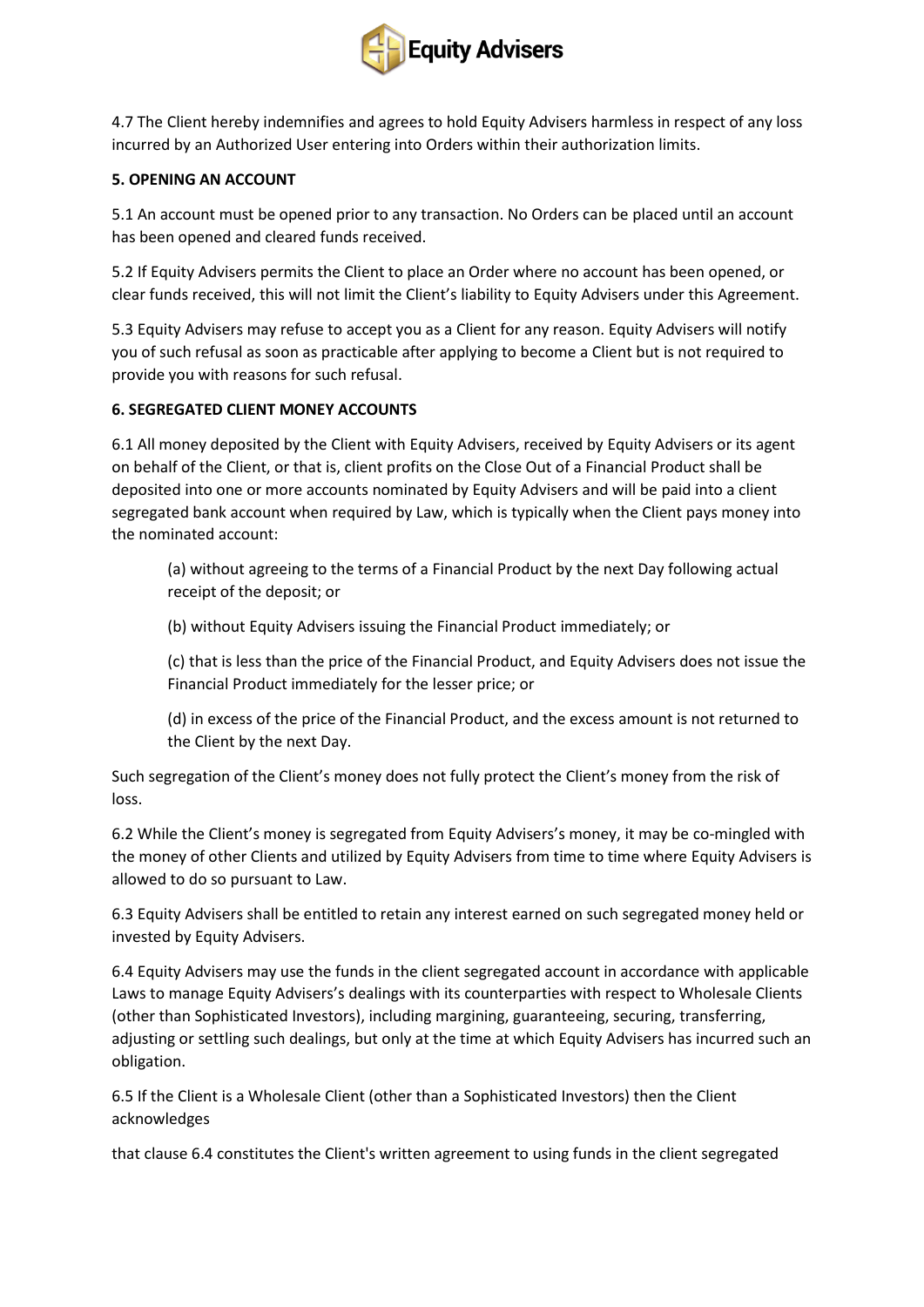

account in the manner referred to in that clause.

6.6 The Client acknowledges that this clause 6 is sufficient written authorization for Equity Advisers to withdraw without notice to, or further authorization from, the Client the amount of money deposited into the segregated account necessary to meet Equity Advisers's obligations incurred for this purpose. The Client has no interest in or claim over Equity Advisers's contracts (if any) with any other person or in the accounts into which Equity Advisers lodges or pays the funds which were withdrawn from the segregated accounts. The Client acknowledges that the balance of the Client's account may not be protected if there is a default in the dealings with counterparties or in the overall segregated account balance.

6.7 Equity Advisers enters into arrangements with third party execution providers for the facilitation of transactions and settlements, and avails monies received for Deposits and settlements which are not client money to such providers for this purpose.

6.8 When Equity Advisers accepts money from a Client in connection with an Order, a Margin Call or a Deposit, the Client immediately receives Reciprocal Obligations from Equity Advisers under the Trade Contract Terms. The payment is not "client money", but rather has purchased that Reciprocal Obligation from Equity Advisers.

# **7. TRADING HOURS**

7.1 Equity Advisers's trading hours are normally from 7.00am AEST (9.00am AEDT) Monday to 7.00am AEST (9.00am AEDT) Saturday. We quote prices and accept Orders during those hours. However, subject to the Online Services being operational, you may place orders at any other time.

7.2 We are under no obligation to quote prices or accept Orders on a public holiday in any jurisdiction which, in our reasonable opinion, affects the relevant value of the underlying asset or assets to the OTC derivative contract Equity Advisers offers. We give notice of such public holidays and the underlying asset or assets affected on the Online Service.

# **8. INSTRUCTIONS AND CREATION OF ORDERS**

8.1 Rate indications from Equity Advisers are available by telephone, email, face-to-face or through the Online Services. Such indications are not binding and the rates will be as agreed when Equity Advisers exercises it right to create an Order.

8.2 When the Client, or an Authorized User, contacts Equity Advisers by either telephone, email, face-to-face or through an Online Service and provides the appropriate Client reference number (and such other security checks as Equity Advisers may specify), Equity Advisers may, but is not obligated to, ask for the following information:

- (a) the Client's contact details;
- (b) your account number;
- (c) your other identification details;

(d) the type of Order the Client wishes to enter into with reference to the asset or assets underlying

the Order (e.g. exchange rate, currency pair, commodity, precious metal or index);

(e) whether you intend to be the Long Party or the Short Party for the Order;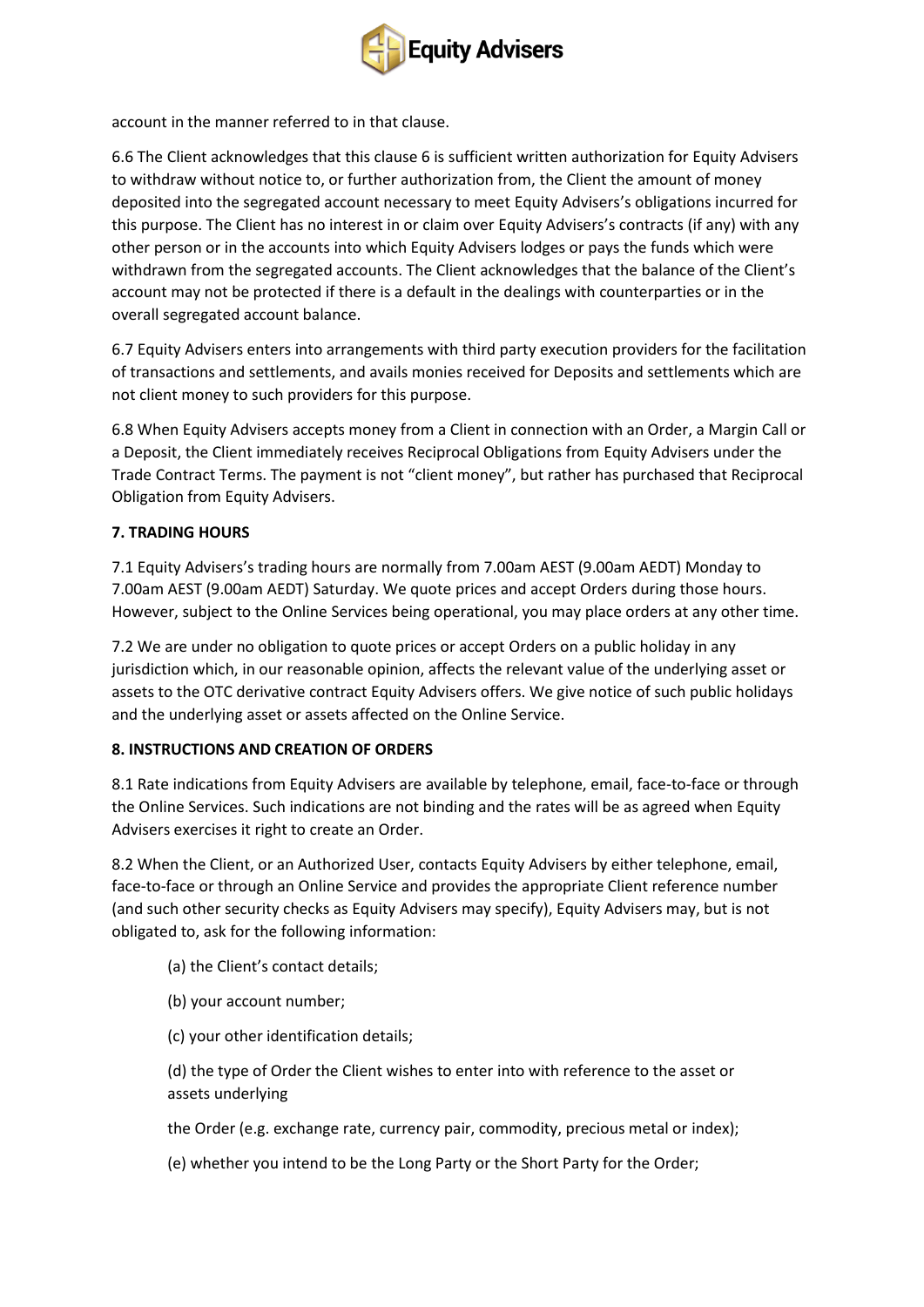

(f) the Order quantity;

(g) the Order price or rate; and

(h) any other information applicable to the Order as Equity Advisers may require from time to time.

Collectively, though not exhaustively, this information or any portion constitutes an Instruction.

8.3 An Order may be:

(a) A day Order meaning that the order will be canceled at 22;00 GMT; or

(b) A good 'til canceled Order, which means that the Order will remain capable of being accepted by Equity Advisers until the Client cancels the Order or Equity Advisers accepts it.

8.4 Orders may be placed as:

(a) market Orders to buy or sell a Financial Product as soon as possible at the price obtainable in the market; or

(b) limit and stop Orders to trade reaches a predefined level, as applicable to the various Financial Products offered (or a combination of these types of Orders).

8.5 Within a reasonable time after receiving the Instructions Equity Advisers will contact the Client by either, telephone, email, face-to-face or through an Online Service using the contact details provided by the Client and provide the Client with the Trade Contract Terms.

8.6 If the Client, or an Authorized User, accepts the Trade Contract Terms, then Equity Advisers shall have a discretionary right to create an Order.

8.7 If Equity Advisers exercises this right, then an Order is formed between the Client and Equity Advisers. When an Order is created, the parties shall become bound by the content of the relevant Trade Contract Terms and this Agreement.

8.8 If Equity Advisers declines to exercise the right to create an Order, Equity Advisers shall not be obliged to give a reason. However, Equity Advisers shall promptly notify the Client that Equity Advisers has not created an Order with the Client.

8.9 Limit Orders to buy and stop Orders to sell must be placed below the current market price, and limit Orders to sell and stop Orders to buy must be placed above the current market price. If the bid price for sell Orders or ask price for buy Orders is reached, the Order is filled as soon as possible at the price obtainable in the market. Limit and stop Orders are therefore not guaranteed executable at the specific level or amount.

8.10 Where the Client is using a Third Party Online Platform, and the Client selects a feature offered by the Third Party that facilitates trades automatically, then acceptance of the Order occurs automatically for each Order placed by the Third Party, subject to the terms of the Third Party's agreement with the Client, and subject to Equity Advisers's discretionary right to create an Order.

8.11 You acknowledge that Equity Advisers is not making any discretionary decisions to buy or sell Financial Products on the Client's behalf, but rather, the Client is choosing to use trading strategies offered by a Third Party via a Third Party Online Platform.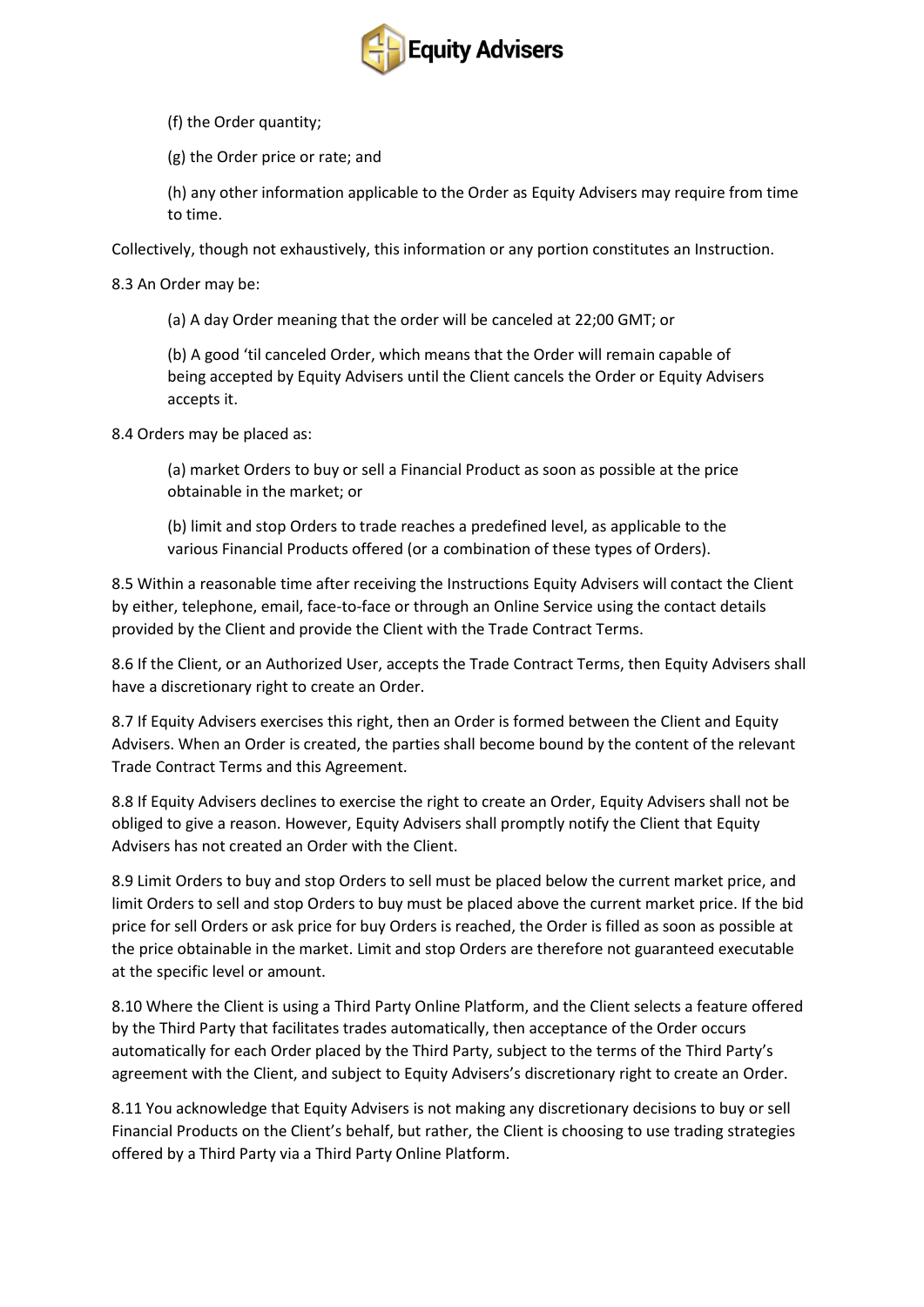

8.12 The Client shall indemnify Equity Advisers for any error made by the Client or an Authorized User in providing Instructions to Equity Advisers.

## **9. TELEPHONE AND EMAIL TRANSACTIONS**

9.1 An Authorized User may request Equity Advisers to accept Instructions and enter into Orders by telephone.

Equity Advisers has sole discretion to accept Instructions and enter into Orders by telephone.

9.2 Equity Advisers may check the authority of the caller by requesting the caller give his or her name and confirming that such name has been notified to Equity Advisers by the Client as an Authorized User. Upon such check confirming the identity of the caller, Equity Advisers may assume that the caller has the full authority as previously notified by the Client.

9.3 The Client acknowledges and agrees, and will ensure that each Authorized User acknowledges and agrees, that Equity Advisers may make a recording of each telephone Instruction and any other conversation (including Internet conversations e.g. chats) received from a Client or an Authorized User or between a Client or an Authorized User and Equity Advisers. The recording remains the property of Equity Advisers. The telephone recording can be used by Equity Advisers to confirm the terms and conditions of any transaction where there is dispute with a Client as to the Trade Contract Terms of the transaction, and for training and monitoring purposes.

9.4 An Authorized User may request Equity Advisers to accept Instructions and enter into Orders by email. Equity Advisers may accept Instructions sent by email. The Client acknowledges and agrees that upon the acceptance by Equity Advisers of the Client's Instructions, the Client shall be bound by those Instructions.

### **10. ONLINE TRANSACTIONS**

10.1 If the Client or the Client's Authorized User uses any of the Online Services, the Client or Authorized User will be able to:

(a) issue Instructions to Equity Advisers to which is an offer to enter into an Order at the prices quoted on the Online Service;

(b) obtain information relating to balances and transactions booked on the Client's Equity Advisers account;

(c) use such other facilities as Equity Advisers may from time to time make available through the Online Services.

10.2 Equity Advisers may at any time without notice suspend, withdraw or deny access to the Online Services to a Client or one or more of the Client's Authorized Users for any reason including but not limited to security, quality of service, failure by the Client to pay an amount when due or breach by the Client of any provision of this Agreement.

10.3 A Client can end access to an Online Service at any time by contacting Equity Advisers via telephone or email.

10.4 Equity Advisers can delay, decline or reverse any Order if Equity Advisers reasonably:

(a) suspects that the transaction might be unlawful or might be associated with financial crime;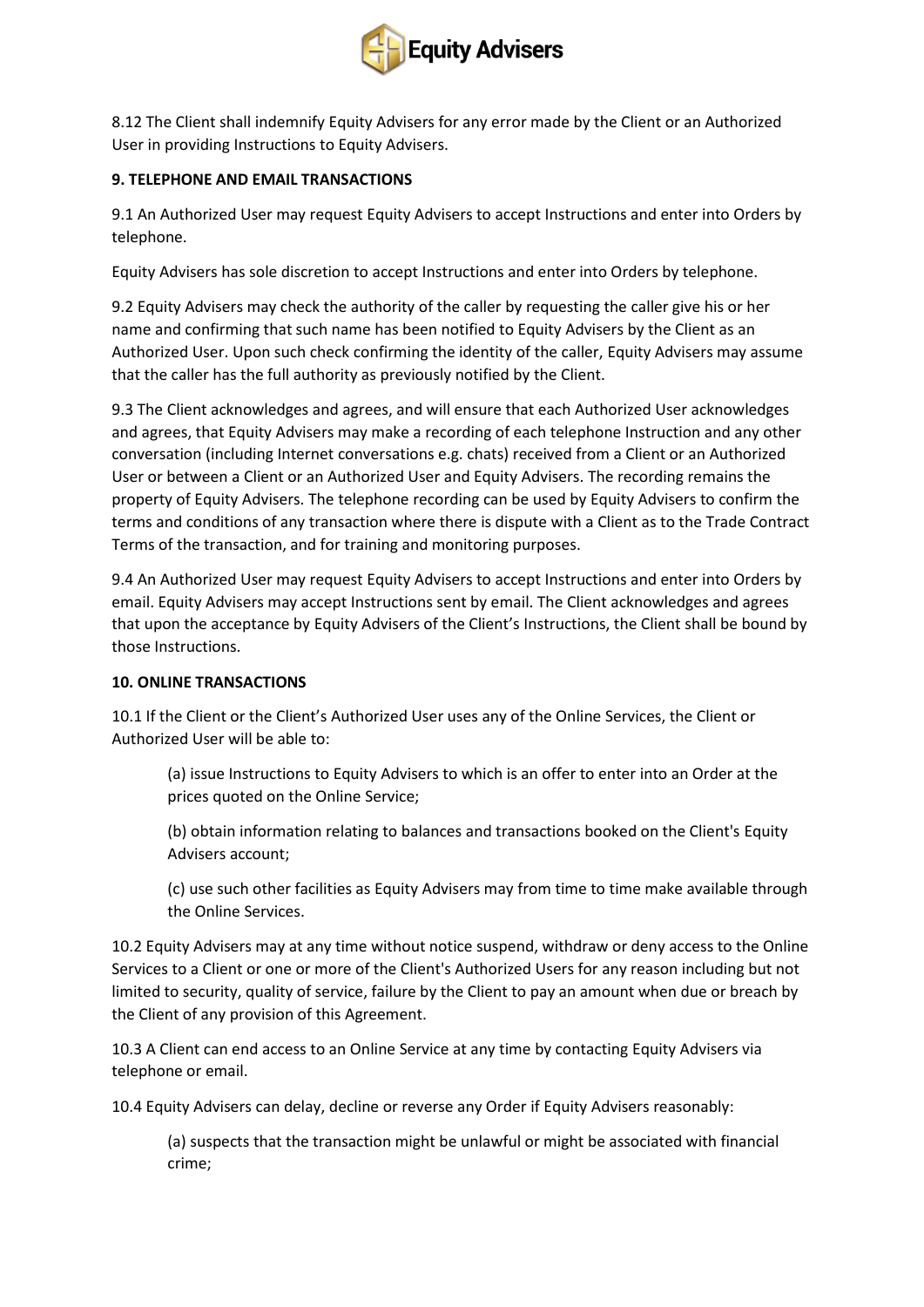

(b) believes that by carrying out the transaction Equity Advisers might breach our compliance obligations; or

(c) believes that you are in breach of this Agreement. Under such circumstances Equity Advisers will not be liable for delaying or refusing to carry out an Instruction.

10.5 The Client will be liable for all Orders made when using any of the Online Services including instances of any misuse, fraud or abuse by the Client or the Client's Authorized Users or where the Client or the Client's Authorized Users have disclosed Security Details to a third party.

10.6 Equity Advisers may change the minimum specification required to access the Online Services and also may make operational changes to and alter the services currently available at any time. Equity Advisers will notify Clients of such changes by either placing a message on the client area, trading platform or by email.

10.7 Clients are responsible for obtaining, maintaining and ensuring compatibility of their electronic software, devices and equipment. Equity Advisers will not be responsible for any loss of or damage to a Client's data, software, computer, electronic devices, telecommunications or other equipment caused by use of any of the Online Services, unless such loss or damage is directly and solely caused by our negligence or deliberate default.

10.8 Clients are responsible for ensuring that their electronic devices and equipment are free from viruses and other malware and Equity Advisers will not be responsible for any losses incurred by failure to do this. Equity Advisers shall use reasonable endeavours to keep the Online Services free from viruses and corrupt files but cannot guarantee that the Online Services will be free from infection by viruses or anything else with contaminating or destructive properties. Equity Advisers is not able to guarantee that access to any of the Online Services will be uninterrupted, continuous or error free.

10.9 Clients must not:

(a) misuse any of the Online Services by knowingly introducing viruses, trojans, worms, logic bombs or other material which is malicious or technologically harmful;

(b) attempt to gain unAuthorized access to any of the Online Services or any server, computer or database connected to any of the Online Services;

(c) attack any of the Online Services via a denial-of-service attack or a distributed denialof service attack.

10.10 By breaching this provision, a Client may also commit a criminal offence. Equity Advisers may report any such breach to the relevant law enforcement authorities and will co-operate with those authorities by disclosing a Client's identity to them. In the event of such a breach, the Client's right to use the Online Services will cease immediately and without Notice. Equity Advisers will not be liable for any loss or damage caused by a distributed denial-of-service attack, viruses or other technologically harmful material that may infect a Client's electronic devices and equipment.

### **11. SECURITY DETAILS**

11.1 For security purposes, when accessing any of the Online Services it is a condition that Equity Advisers is satisfied of your identity. Accordingly, Equity Advisers is entitled not to act on Instructions received or given through any Online Service if Equity Advisers is in doubt as to Client's identity.

11.2 Whenever a Client or an Authorized User uses an Online Service the use of Security Details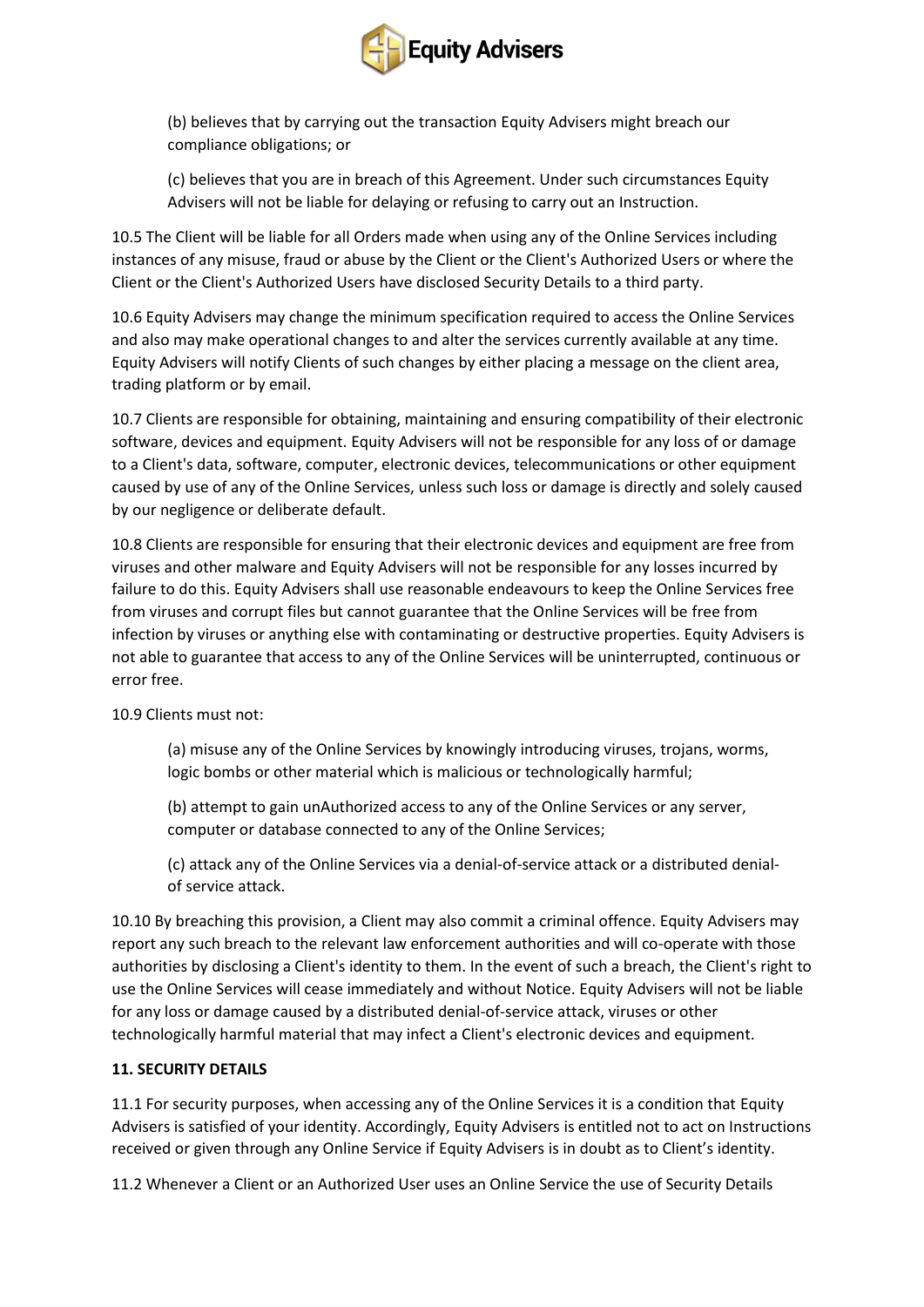

authorises Equity Advisers to act on any Instructions received. Equity Advisers will treat use of Security Details as the Client's consent to conduct transactions using the Online Service.

11.3 When activating any of the Online Service, before being granted access, a Client must set up their Security Details. Security Details will include:

- (a) a login username,
- (b) a login password,

(c) any items of memorable information which we ask you to confirm (e.g. place of birth, mother 's maiden name); and

(d) any other security requirements we may notify to you from time to time.

11.4 Each Authorized User will also have to set up their separate Security Details to gain access to the relevant Online Service.

11.5 Clients and Authorized Users must change their Security Details if asked to do so by Equity Advisers at any time and for any reason. Equity Advisers also reserves the right to change Security Details without prior notice.

11.6 The Client must take all reasonable precautions to ensure that Security Details are kept secure and confidential and each Authorized User to whom Security Details are provided, will keep them secure and confidential;

11.7 The Client must inform Equity Advisers immediately should they suspect or discover that:

- (a) their Security Details are lost or stolen;
- (b) someone else knows their Security Details; or
- (c) someone has used or tried to use their Security Details.

11.8 If a Client's Security Details have been used to access any Online Services and Equity Advisers has not received any notification of any unAuthorized use Equity Advisers will act on any Instruction it receives.

# **12. TRADE CONFIRMATIONS**

12.1 Within one Day of Equity Advisers entering into an Order with the Client, Equity Advisers will provide a Trade Confirmation Notice specifying the Trade Contract Terms of the Order. The Trade Confirmation Notice is provided to the Client for record keeping purposes only and does not form part of the Order.

12.2 The Client is required to check the details set out in the Trade Confirmation Notice immediately.

12.3 If the information contained in the Trade Confirmation Notice is incorrect the Client must immediately notify Equity Advisers, whereupon a further Trade Confirmation Notice will be sent with the correct details which the Client will again need to confirm.

12.4 A payment will not be made to a Client until Equity Advisers receives confirmation that payment andbeneficiary account details are correct.

12.5 If the Client does not respond to the Trade Confirmation Notice or does not notify Equity Advisers that the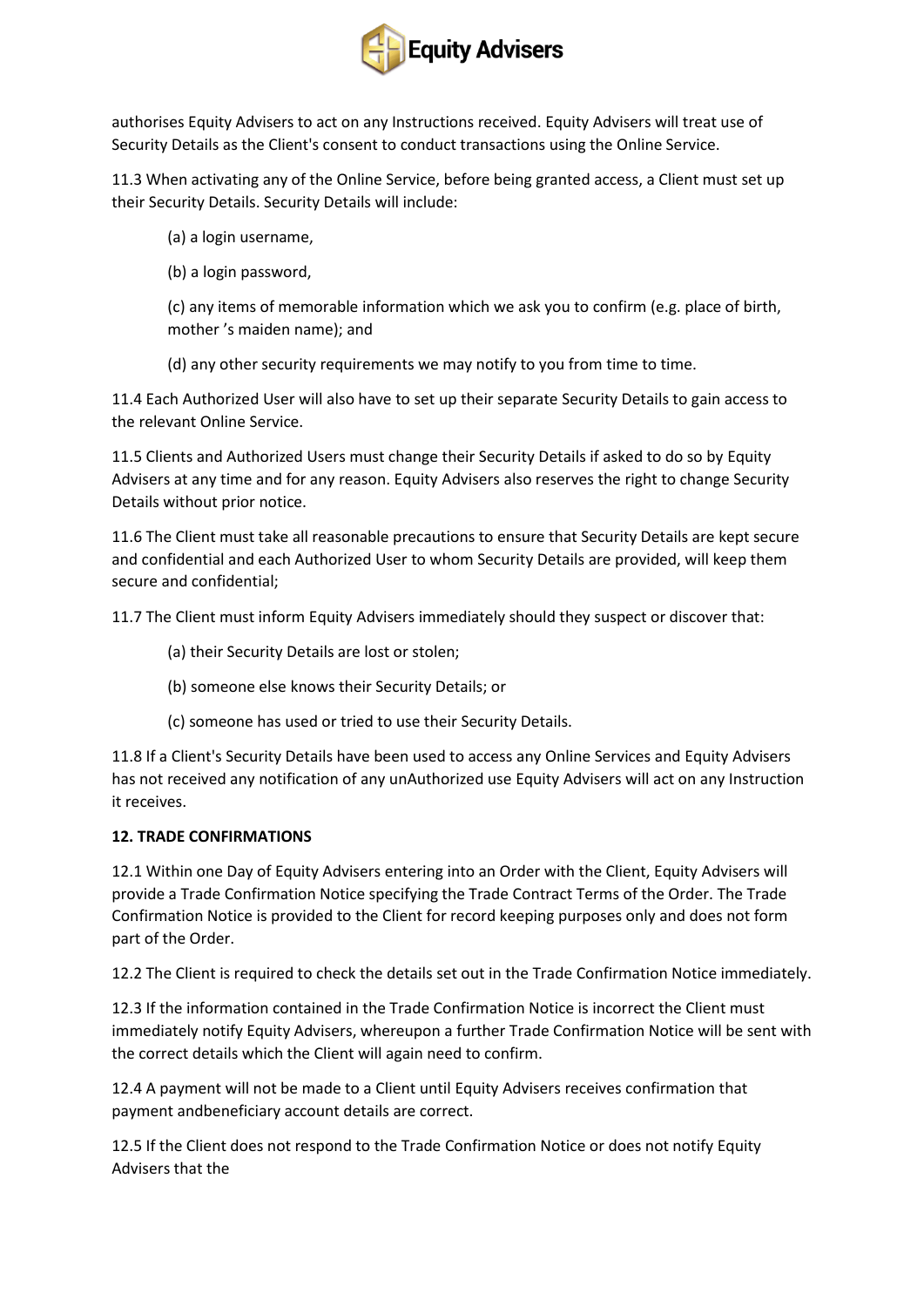

beneficiary details are incorrect, this does not affect the Order that has been entered into.

12.6 The Client acknowledges that:

(a) Equity Advisers may establish a standing facility over the Internet that allows the Client to view, download and print the Trade Confirmation Notices and other reports that Equity Advisers provides;

(b) Equity Advisers is Authorized to use the standing facility as the means of providing Trade Confirmation Notices and other reports from Equity Advisers;

(c) Equity Advisers accesses and uses such standing facility to:

- (i) receive Trade Confirmation Notices and other reports Equity Advisers provides;
- (ii) confirm all Orders; and
- (iii) monitor the Client's obligations under the Agreement;

(d) the Trade Confirmation Notices and other reports are made available to Clients as at the time the relevant document is posted by Equity Advisers on the standing facility. Equity Advisers may send Trade Confirmations Notices and other reports directly to Clients, in addition to making them available using the standing facility.

### **13. METHOD AND TIMING OF PAYMENT**

13.1 Equity Advisers has sole discretion as to whether the Client may pay by cheque. Any sums that the Client owes to Equity Advisers must be paid in one of the following:

- (a) by online bank transfer;
- (b) by same day bank transfer;
- (c) with Equity Advisers's consent, by cheque; or
- (d) by international telegraphic transfer.

13.2 The method of payment must be agreed before the Order is entered into.

13.3 The Client must have sufficient cleared funds deposited in an account before Equity Advisers creates any Order. Equity Advisers will indicate to the Client, where applicable, the sum required as the Deposit for each Order (where applicable).

13.4 Equity Advisers may impose other fees and charges for using the services, by providing Notice to the Client. If the Client does not consent to the charges, the Client can terminate the Agreement immediately and the charges will not apply to the Order prior to the Notice being given by Equity Advisers.

13.5 Equity Advisers is not responsible for any fees or charges imposed by third party banks or other counterparties, which are incurred by the Client in connection with the use of the services.

13.6 All payments under this Agreement must be made in Australian dollars or any other currency that Equity Advisers may agree to.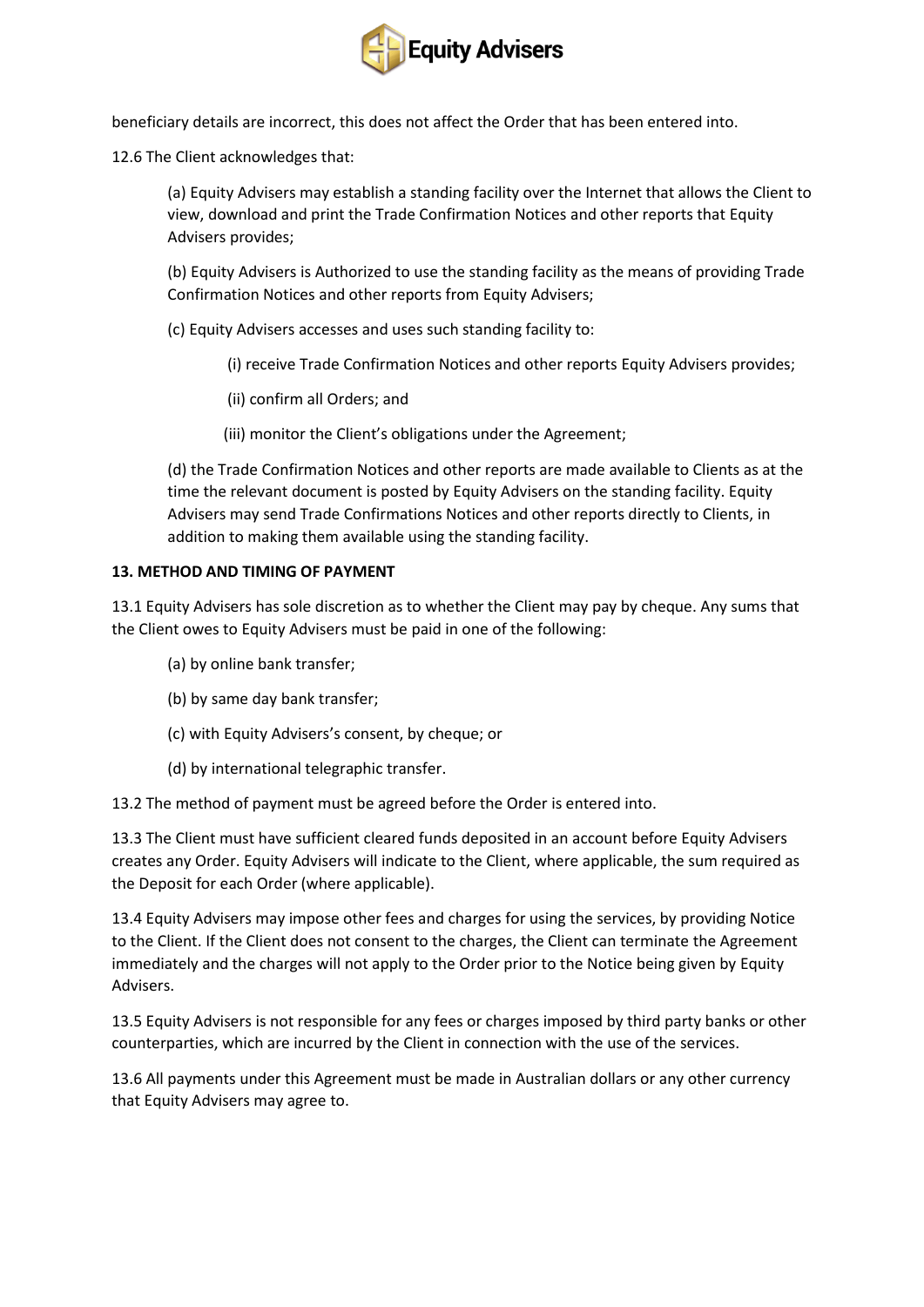

13.7 Any failure by the Client to pay an amount payable to Equity Advisers under this Agreement is deemed to be an application for a Credit Limit from Equity Advisers.

13.8 Equity Advisers will use all reasonable endeavours to make payments to the Client or to any third party specified by the Client, in accordance with the timing specified in the Client's Instructions. However, Equity Advisers shall not be liable under any circumstances for any direct, indirect or consequential loss (including any loss of profits) incurred as a result of a delay in funds reaching the Client 's nominated account.

13.9 Equity Advisers will not be liable if a payee/beneficiary bank fails to process a payment correctly.

13.10 Equity Advisers is only required to make an international payment to or at the direction of the Client on a particular Day if cleared funds have been received by Equity Advisers prior to the Cut-off Time for that Day. International payments relating to funds received by Equity Advisers after the Cut-off Time for a Day will be made on the next Day.

# **14. CANCELLATION OR ALTERATION OF AN ORDER**

14.1 If the Client decides that it wants to change any of the amounts or the dates under an Order, and the Client contacts Equity Advisers accordingly, Equity Advisers may in its discretion provide the Client with Trade Contract Terms for the alteration which are reasonable given the market conditions. The Client may either accept the new Trade Contract Terms and form a new Order or remain bound by the Trade Contract Terms of the original Order.

14.2 If, after an Order has been placed, the Client informs Equity Advisers that they wish to cancel the Order, or this Agreement allows Equity Advisers to treat the Client as having terminated the Order or this Agreement, Equity Advisers may terminate at its complete discretion either the Order alone or the Order and this Agreement, but may also at its discretion insist on the performance of the Order.

14.3 If the Client cancels or fails to perform an Order, the Client is liable for any loss or damage suffered by Equity Advisers in closing out Orders which the Client has cancelled or failed to perform.

14.4 The Client may forfeit part or all of any Deposit in the event of cancellation. Where Equity Advisers has suffered loss it reserves the right to set off against the Client's Deposit or any other funds received from the Client, any charges, fees or losses sustained by Equity Advisers in closing out the Order.

# **15. MARGIN DEPOSIT**

15.1 Before creating an Order, Equity Advisers may in its absolute discretion require a Deposit (typically between 0.01% and 100%) of the Order 's value in respect of any anticipated or existing Open Positions which the Client has or will have with Equity Advisers.

15.2 Payment of the Deposit is treated by Equity Advisers as a part-payment for the Financial Product. When Equity Advisers accepts a Deposit the Client immediately receives Reciprocal Obligations under the Trade Contract Terms. The Deposit has purchased that Reciprocal Obligation and is not "client money".

15.3 Payment of the specified Deposit may be made by electronic transfer or same day bank transfer to an account nominated by Equity Advisers. The method of payment must be agreed before the Order is entered into.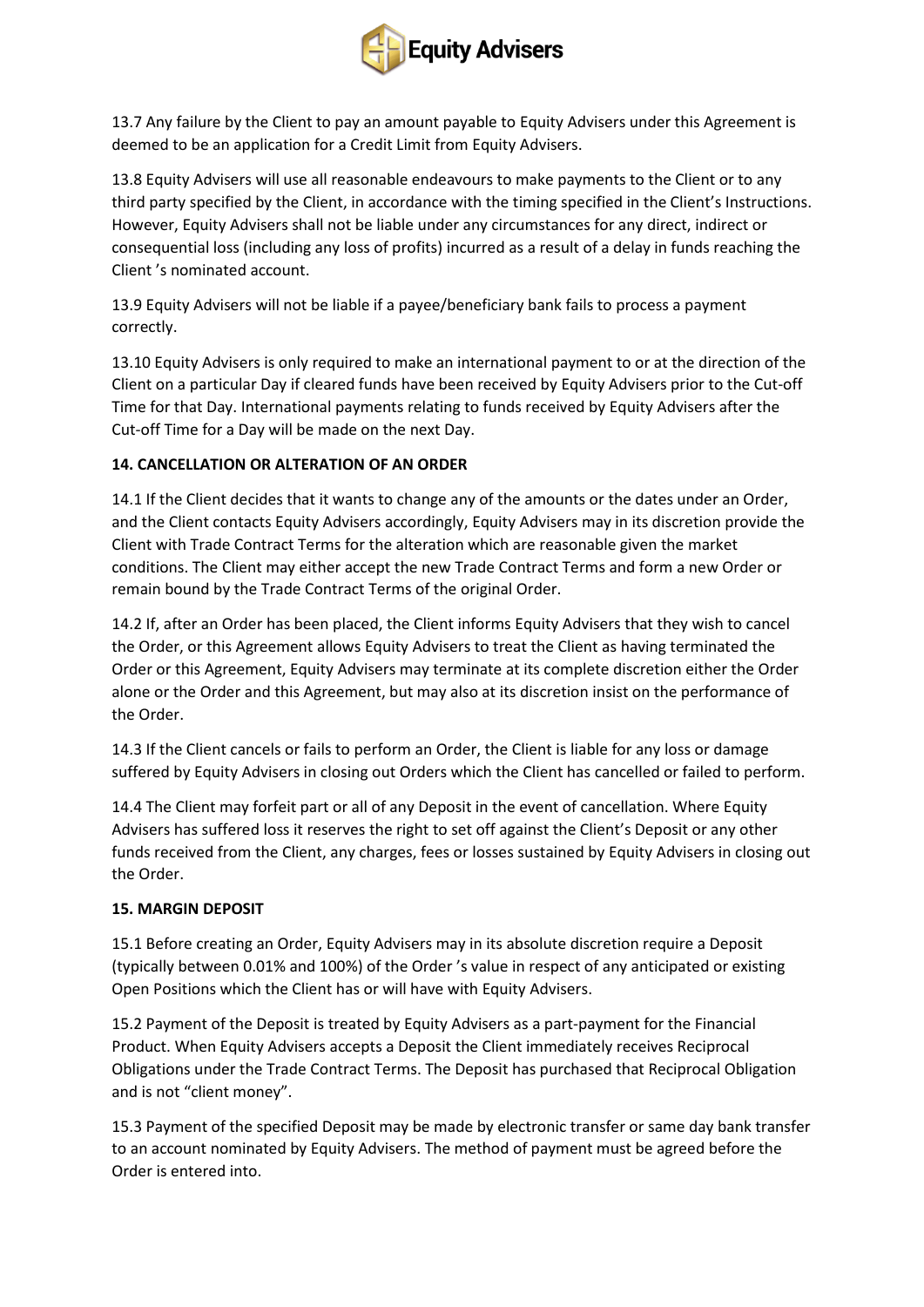

#### **16. MARK TO MARKET PAYMENTS**

- 16.1 Equity Advisers calculates the Order Value as at each Valuation Time.
- 16.2 If at a Valuation Time:
	- (a) the Order Value is greater than the Previous Order Value:

(i) the Short Party must pay the Long Party the excess of the Order Value over the Previous Order Value; or

(ii) the seller must pay the buyer the excess of the Order Value over the Previous Order Value; or

(b) the Order Value is less than the Previous Order Value:

(iii) the Long Party must pay the Short Party the excess of the Previous Order Value over the Order Value; or

(iv) the buyer must pay the seller the excess of the Previous Order Value over the Order Value.

16.3 If on the Close-Out Date:

(a) the Close-Out Value is greater than the Previous Order Value the Long Party must pay the Short Party the excess of the Previous Order Value over the Close-Out Value; and

(b) the Close-Out Value is less than the Previous Order Value the Short Party must pay the Long Party the excess of the Previous Order Value over the Close-Out Value.

### 16.4 All Mark to Market Payments:

(a) Equity Advisers owes to the Client are credited to your account; and

(b) you owe to us are debited from your account, on the same Day as the relevant Valuation Time or Close-out Date.

### **17. FORCED LIQUIDATION**

17.1 The Client is required to maintain a sufficient level of Deposit. Equity Advisers reserves its rights to close out all Open Positions:

(a) if at any time the Deposit held by Equity Advisers is approaching or is no longer sufficient to cover the negative mark to market value of any or all Open Positions that the Client has open with Equity Advisers; or

(b) if at any time the pre-agreed Credit Limit assigned to the Client by Equity Advisers is no longer sufficient to cover the negative mark to market value of any or all Open Positions that the Client has open with Equity Advisers.

17.2 Equity Advisers shall have the right, at our sole discretion, to determine the Mark to Market value from time to time.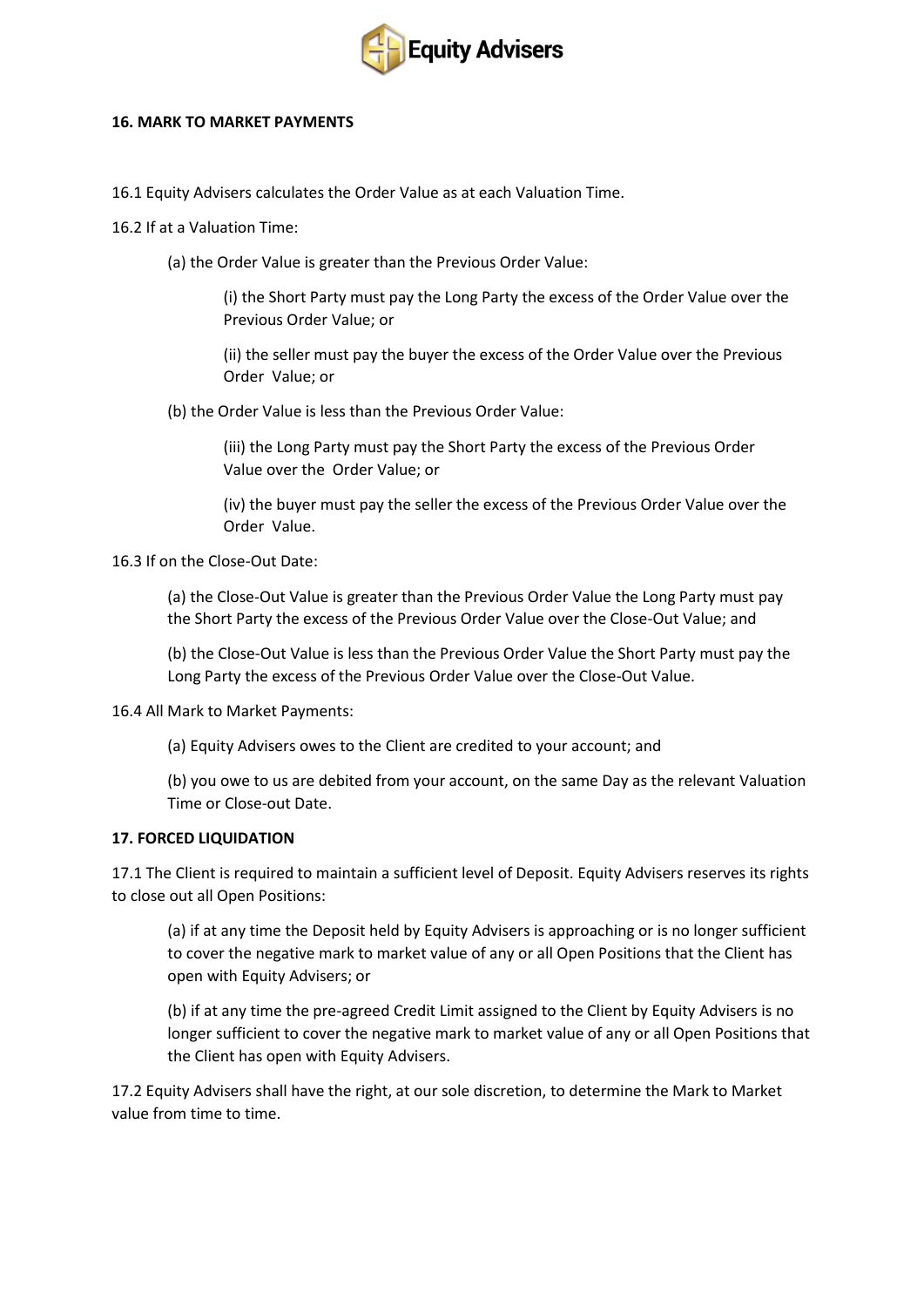

17.3 In addition to other remedies available to Equity Advisers, if the Client fails to pay any amount when due under this Agreement, or if a Default Event occurs, Equity Advisers has the right to terminate (by either buying or selling) any or all of the Client's Open Positions.

17.4 When Equity Advisers accepts payment of a Margin Call the Client immediately receives Reciprocal

Obligations under the Trade Contract Terms. Margin Call payments purchase that Reciprocal Obligation and are not "client money".

### **18. CREDIT LIMITS**

18.1 The Client understands that:

(a) Equity Advisers may grant certain Clients a Credit Limit. A Credit Limit is a pre-agreed amount of Australian dollars that can be offset against a negative Mark to Market value on Open Position; or an amount applicable to unsettled trading losses to some or all Orders (either individually or in aggregate or both);

(b) if the negative Mark to Market of Open Position is approaching or has exceeded the Client 's Credit Limit, Equity Advisers reserves the right to Margin Call the Client an amount entirely at its discretion;

(c) Equity Advisers is not obliged to provide credit to the Client; and

(d) any Credit Limit set by Equity Advisers may be reduced or withdrawn at any time by giving Notice to the Client.

18.2 The Client acknowledges that if Equity Advisers acts on an Instruction which would result in a Credit Limit being exceeded:

(a) Equity Advisers is not obliged to inform the Client that the Credit Limit will be exceeded;

(b) the Client will continue to be liable to Equity Advisers for all amounts including those above the Credit Limit; and

(c) Equity Advisers is not obliged to act upon any subsequent Instruction where a Credit Limit might be exceeded.

### **19. ADVANCES AND INTEREST RATES**

19.1 The Client is required to settle each Order on the Value Date or on such date as Equity Advisers may require settlement.

19.2 If Equity Advisers agrees to provide a Credit Limit, the Client undertakes to repay upon demand includinginterest at the rate of 3% per annum above the central bank target rate for the relevant underlying asset or assets to the OTC derivative contract, calculated on a daily basis from the date of such advance up to and including the date of repayment in full.

19.3 In addition to clause 19.2 above, interest at the said rate shall be chargeable on the following items:

(a) any part of the Deposit or additional Deposit not paid or deposited in the form of cash; and.

(b) any amount due to Equity Advisers which remains outstanding.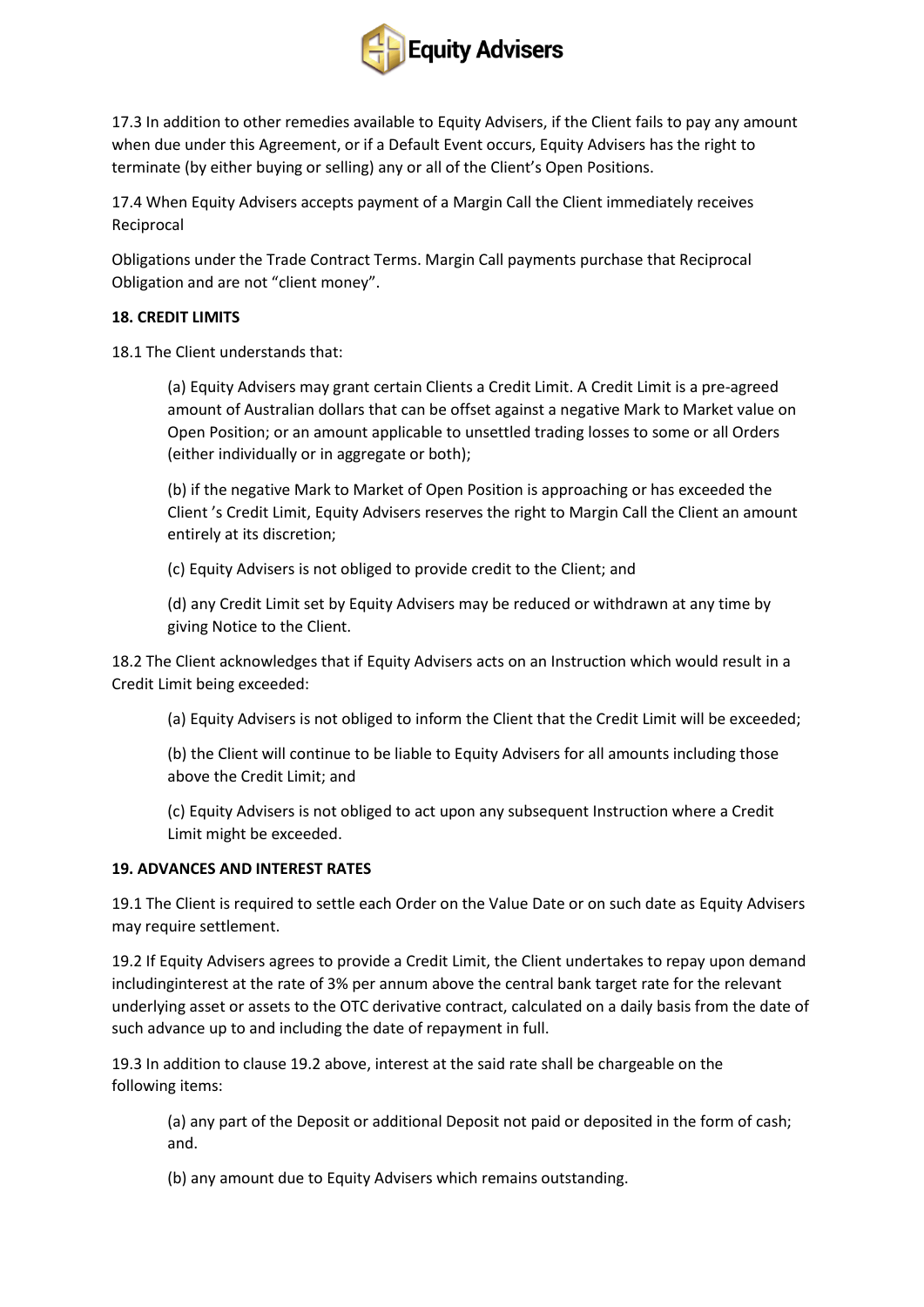

19.4 Nothing in this clause 19 or other clauses in this Agreement shall be construed as binding Equity Advisers to make any advance to the Client as aforesaid nor shall it prejudice any of the rights and remedies Equity Advisers has against the Client or any other persons under this Agreement, the Orders or otherwise conferred by law, equity or usage.

19.5 Equity Advisers may vary such interest rates without notice when changes are to the Client's advantage, or are due to external circumstances beyond Equity Advisers's control. Such circumstances include:

(a) changes in the monetary or credit policies domestic or abroad that affect the general interest level in a way that is of importance to Equity Advisers;

(b) other developments in the general interest level, including in the money and bond markets, in a way that is of importance to Equity Advisers; or

(c) changes in the relationship with our counterparties, which affect our cost structures.

19.6 Equity Advisers may vary such interest rates on providing one month's Notice if:

(a) market conditions, including competitive behaviour, mean it is prudent for us to change its conditions; or

(b) for commercial reasons we wish to change our general cost and pricing structure; or

(c) significant particulars of a Client's individual conditions have changed.

19.7 Unless otherwise agreed in writing, we are not liable to:

(a) pay interest to you on any Free Balance in any Account or on any other sum held by us; or

(b) account to you for any interest we receive on such sums or in connection with any Order.

### **20. INTEREST CHARGES ON OPEN MARGIN FX POSITIONS**

20.1 Where an Order for a Margin FX contract is held overnight, the Order is subject to a Swap Charge or Swap Credit (unless the account is a Swap Free Account) determined by Equity Advisers in accordance with this clause:

(a) if the Client is the Long Party and the Bought Swap Rate is higher than the Sell Swap Rate, Equity Advisers must pay you interest on the Open Position of any Orders at the rate that is the Bought Swap Rate minus the Sell Swap Rate;

(b) if the Client is the Long Party and the Bought Swap Rate is less than the Sell Swap Rate, the Client must pay Equity Advisers interest on the Open Position of any Orders at the rate that is the Bought Swap Rate minus the Sell Swap Rate;

(c) if the Client is the Short Party and the Sell Swap Rate is higher than the Bought Swap Rate, Equity Advisers must pay the Client interest on the Open Position of any Orders at the rate that is the Bought Swap Rate minus the Sell Swap Rate; and

(d) if the Client is the Short Party and the Sell Swap Rate is lower than the Bought Swap Rate, the Client must pay Equity Advisers interest on the Open Position of any Orders at the rate that is the Bought Swap Rate minus the Sell Swap Rate.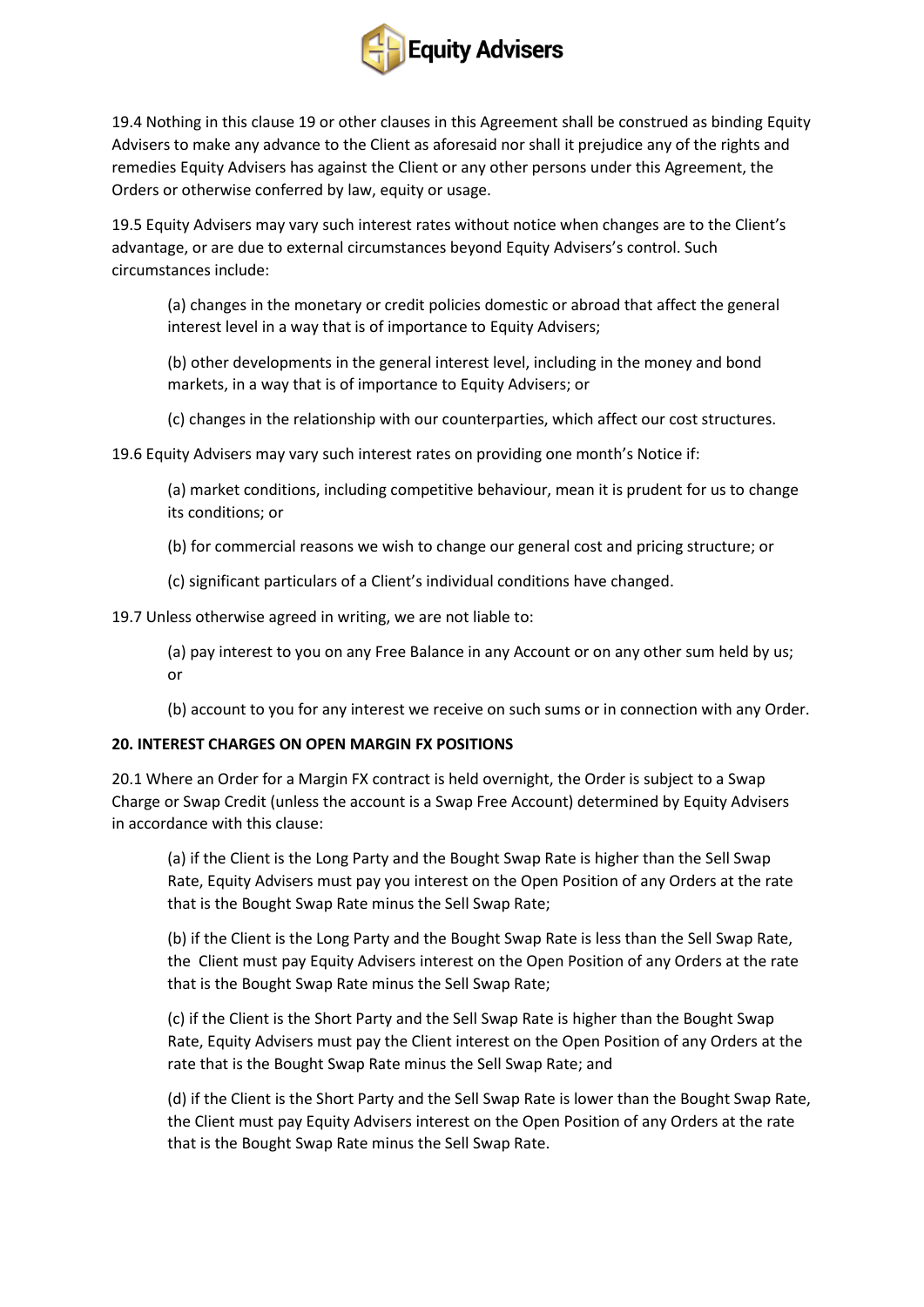

20.2 Where an Order for a Margin FX contract is held at the Close of Trade on a Wednesday, the Swap Charge or Swap Credit is adjusted to reflect interest rate changes in the Currency Pair until the following Monday.

20.3 Where an Order for a Margin FX contract is held overnight, the Client agrees to pay Equity Advisers a transaction fee of up to 10% of the value of the Swap Charge or Swap Credit.

20.4 Swap Charges or Swap Credits and Equity Advisers's transaction fee are calculated and applied to your account at the beginning of the next Trading Day.

20.5 No Swap Charge, Swap Credit or transaction fee is payable where an Order for a Margin FX contract is opened and closed on the same Trading Day.

20.6 If the Client holds a Swap Free Account, then the Order is not subject to a Swap Charge. Instead, on reopening, the Order is subject to an administration fee. Equity Advisers reserves the right to change the administration charges from time to time.

# **21. INTEREST CHARGES ON OPEN SPOT CFD POSITIONS**

21.1 Where an Order for a Spot CFD is held overnight, the Order is subject to a Swap Charge or Swap Credit (unless the account is a Swap Free Account) determined by Equity Advisers multiplying the value of the contract at the end of the Trading Day by the Reference Interest Rate and adjusted for any dividend in relation to the underlying asset or instrument.

21.2 Where an Order for a Spot CFD is held at the Close of Trade on a Friday, the Swap Charge or Swap Credit is adjusted to reflect the cost of holding the position until the following Monday.

21.3 Swap Charges or Swap Credits in relation to Spot CFDs are calculated and applied to your account at the beginning of the next Trading Day.

21.4 No Swap Charge or Swap Credit is payable where an Order for a Spot CFD is opened and closed on the same Trading Day.

21.5 If the Client holds a Swap Free Account, then the Order is not subject to a Swap Charge. Instead, on reopening, the Order is subject to an administration fee.

# **22. ROLLOVER CHARGES & CREDITS FOR OPEN FUTURES CFD POSITIONS**

22.1 Where an Order for a Futures CFD is held overnight, the Order is not subject to a Swap Charge or Swap Credit.

22.2 Where an Order for a Futures CFD is held at the Close of Trade on the Close-Out Date, the Order is automatically rolled over meaning that the contract is closed and a new Order is created for the Futures CFD on the next Trading Day at the new contract price. Equity Advisers will not automatically roll over an Open Position for a Futures CFD held at the Close of Trade on the Close-Out Date unless Equity Advisers has provided reasonable notice to the Client of the Close-Out Date and the position remains open after this date.

22.3 Where an Order for a Futures CFD is held at the Close of Trade on the Close-Out Date, an adjustment will be applied to the Client's account to reflect the difference between the old contract price and the new contract price for the Futures CFD less an administration fee of 2.5 basis points payable to Equity Advisers.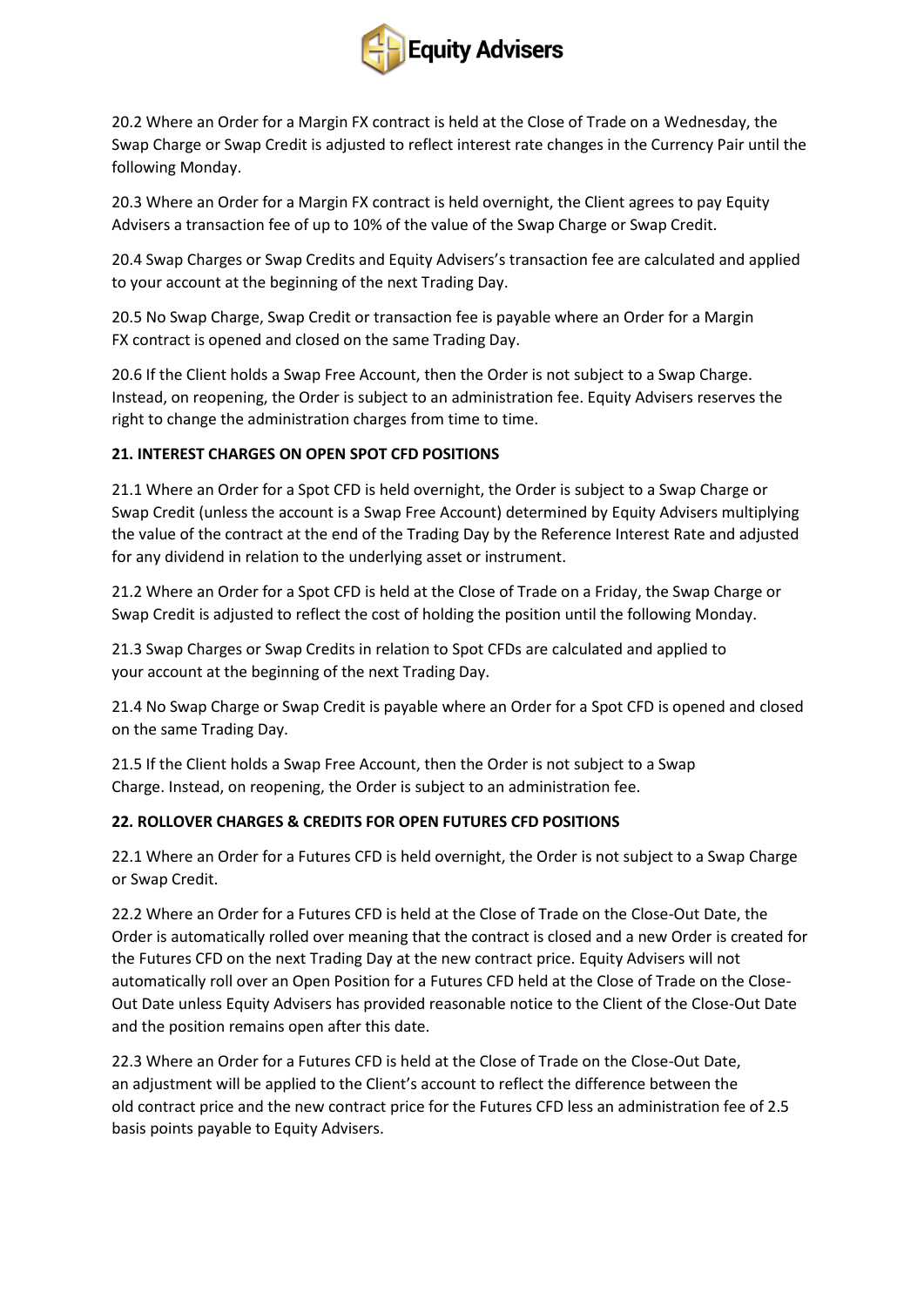

22.4 Cash adjustments will be applied to the Client's account on the first Trading Day of the new contract.

## **23. SWAP FREE OR ISLAMIC ACCOUNT**

23.1 Clients who hold a Swap Free Account will be charged an administrative fee instead of being credited or debited with a Swap Charge when holding a position overnight. Equity Advisers reserve the right to change the administration charges from time to time. Apart from this difference, Swap Free Accounts have exactly the same trading conditions and terms as Equity Advisers's regular Client accounts.

23.2 If a Client holds an existing regular account and wishes to convert that account to a Swap Free Account, the client must make a request in writing to our support team. The conversion from a regular account to a Swap Free Account can only take place if all positions on the regular accounts are closed and the account is reconciled.

23.3 Swap Free Accounts are to be used in good faith and, the Client may not use the Swap Free Account to make profits from swaps or, not paying swaps. The Client may not request the payment of any Swap Credit amounts that have been lost as a result of converting Client account(s) into one or more Swap Free Accounts for the period during which the Client's account(s) have been converted into one or more Swap Free Accounts.

23.4 Equity Advisers reserve the right to revoke or cancel a Swap Free Account without having to provide any reason. If Equity Advisers detect that a Swap Free Account is being abused by taking advantage of not paying swaps, in the form of, but not limited to; fraud, manipulation, cash- back arbitrage, carry trades, or other forms of deceitful or fraudulent activity with the usage of a Swap Free Account, then Equity Advisers reserves the right to take immediate action in the form of;

(a) with immediate effect, revoking all live trading accounts that are under suspicion of exploitation;

(b) correction and recovery of accrued swaps and related accrued interest expenses and/or costs pertaining to and all of the Client's Swap Free Accounts for the period which the accounts were converted into Swap Free Accounts;

(c) with immediate effect, termination of the Agreement; and/or

(d) with immediate effect, nullifying all trades carried out on client's trading accounts and, cancelling any profits earned or losses incurred on such client's trading accounts.

### **24. HEDGED POSITIONS**

24.1 Equity Advisers may allow you to execute Hedged Positions on some Financial Products from time to time. A Hedged Position is an Open Position that is opposite of another Open Position. In other words, it is the same Financial Product, but the opposite direction (i.e. you are the Long Party and the Short Party). A Hedged Position may be a Fully Hedged Position or a Partially Hedged Position.

24.2 Equity Advisers reserves the right to reduce the Deposit to zero for Fully Hedged Positions. We also reserve the right to reduce the Deposit for Partially Hedged Positions. If we choose to reduce the Deposit, we do not waive the right to require a Deposit at any given time.

24.3 You acknowledge and agree that if the Deposit for a Hedged Position has been reduced and you close any one Open Position that forms part of the Hedged Position, it will immediately trigger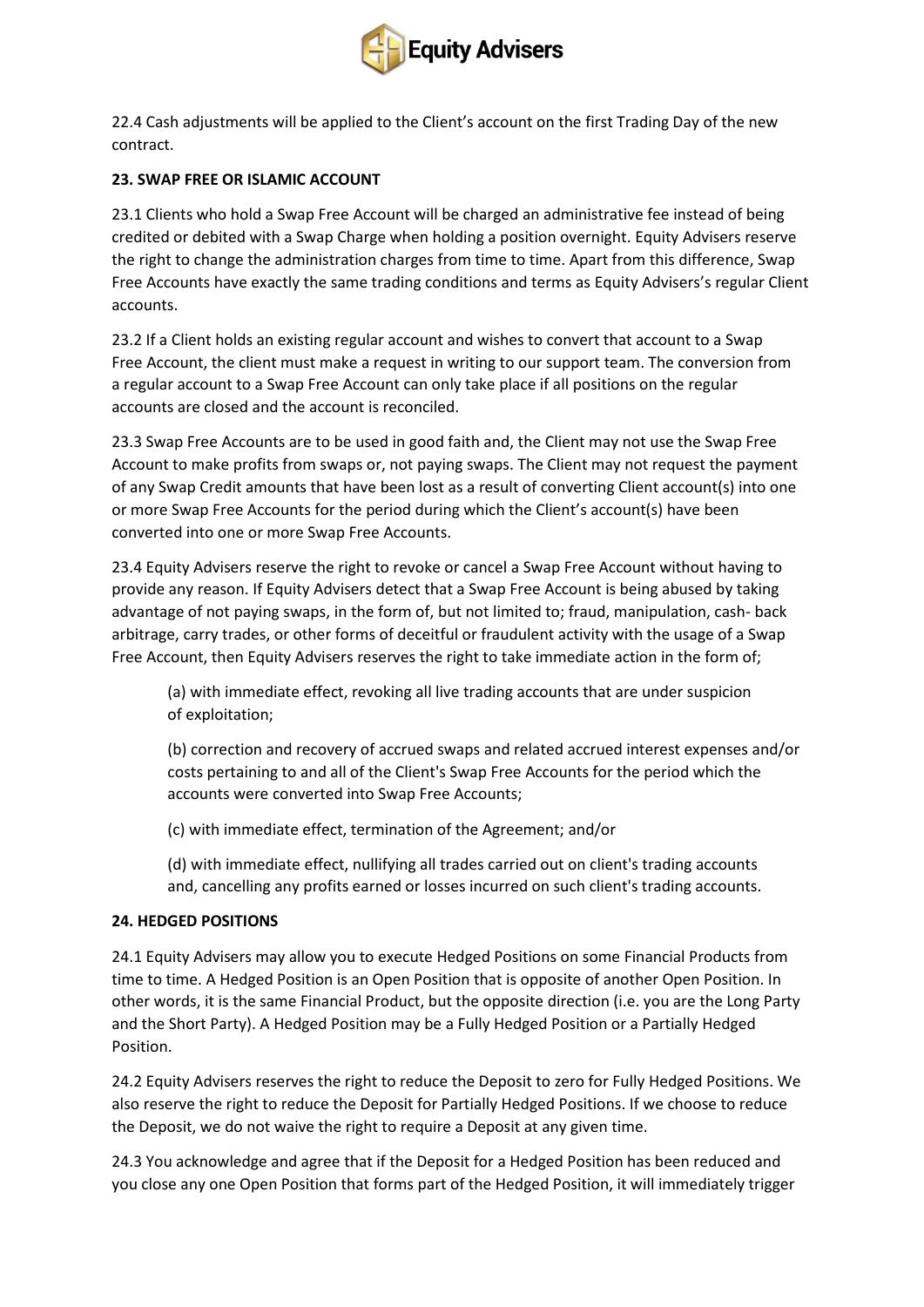

the full Deposit for the Open Position. If you do not have sufficient Deposit such Open Position will be closed in accordance with clause 17.

24.4 Equity Advisers may close all or part of any Hedged Position at any time without notice at the Close-Out Value where we reasonably believe that the Hedged Position is being abused by a Client including where we reasonably believe that such Hedged Positions are not in the ordinary course of trading.

### **25. DELAYS AND QUOTING ERRORS**

25.1 Although Equity Advisers will use all reasonable efforts to process the Client 's Order on a timely basis. However, Equity Advisers shall not, in the absence of gross negligence or wilful misconduct, be liable for delays, damages, failures or errors in the completion of the Order.

25.2 Should a quoting error occur due to a typographical error or obvious mistake in a quote or indication,

Equity Advisers:

(a) reserves the right to make the necessary adjustments to correct the quoting error; and

(b) is not liable for any damages, claims, losses, liabilities or costs arising from the quoting error. Any dispute arising from a quoting error will be resolved on the basis of the fair market value, as determined by Equity Advisers acting reasonably, of the relevant currency at the time such quoting error occurred.

25.3 If Equity Advisers is unable to perform its obligations under this Agreement or an Order because of factors beyond its control or because of a Force Majeure Event, Equity Advisers will notify the Client as soon as is reasonably practicable and will use reasonable endeavours to secure the return of any money paid by the Client in respect of which Equity Advisers has been unable to discharge its obligations under this Agreement.

25.4 Equity Advisers may give a Notice to the Client at any time if it forms the view that market conditions in the relevant financial market for the currency concerned are seriously disturbed. This includes circumstances where, in Equity Advisers's opinion, deposits in the currency concerned are not available in the ordinary course## of business to Equity Advisers in the relevant financial market or because of national or international financial, political or economic circumstances or exchange controls, it is impractical.

25.5 When a Notice under clause 25.4 is given, Equity Advisers's obligations will be suspended while it and the Client negotiate alternative arrangements. If the parties reach agreement before the Value Date, those alternative arrangements will apply. If they do not reach agreement within that period, each will be released from its obligations under the relevant transaction.

### **26. COMMISSIONS FEES AND EXPENSES**

26.1 In addition to any other fees or charges set out in these Terms, the Client agrees to pay:

(a) an amount equal to any other fee charged or levied on Equity Advisers, or other expense incurred by Equity Advisers, arising from any action taken pursuant to this Agreement; and

(b) all taxes (including GST) and expenses incurred by the Client in connection with this Agreement.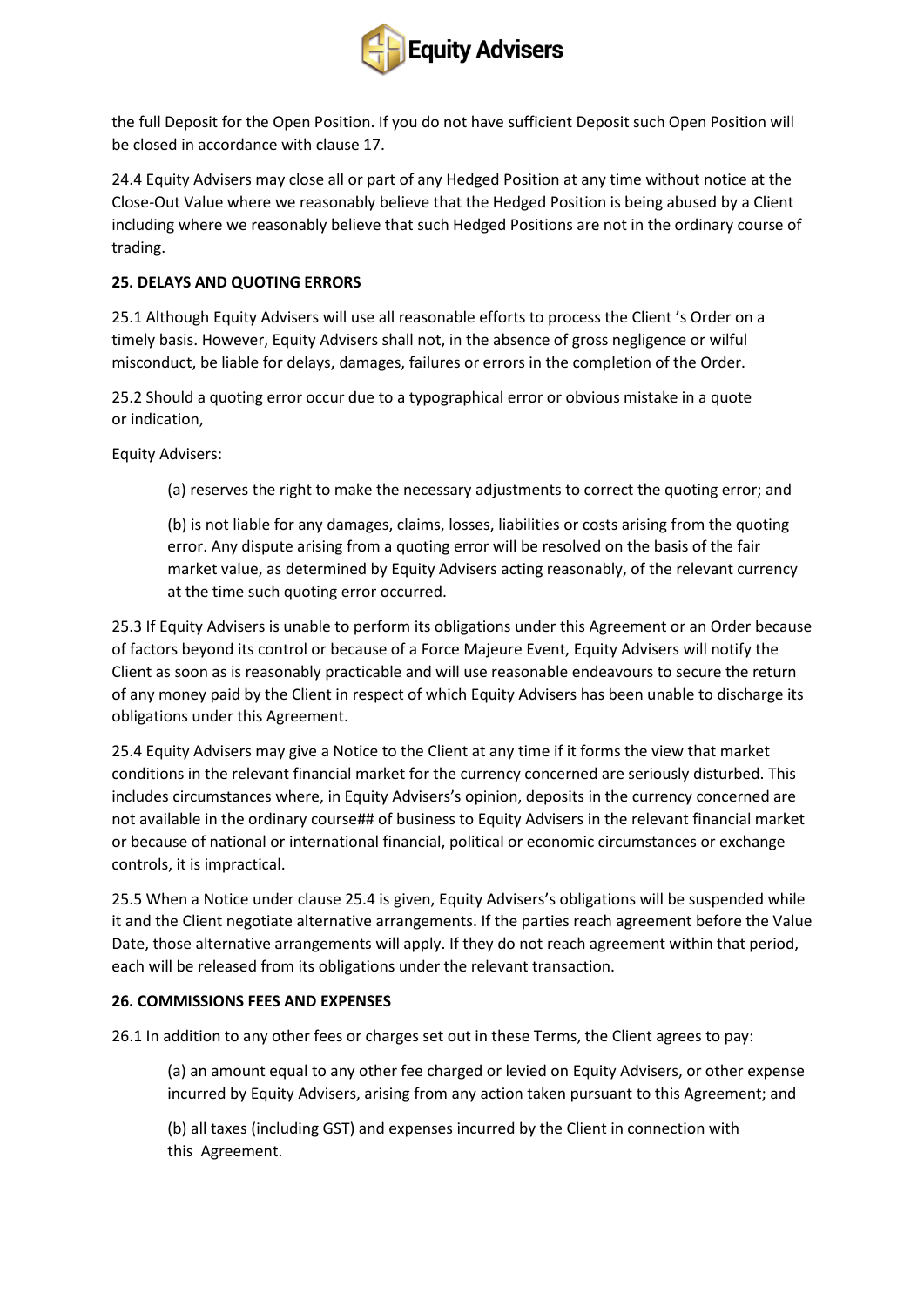

26.2 The Client confirms and acknowledges that Equity Advisers is, without limiting its powers to recover amounts owing by the Client to Equity Advisers in any other way, permitted to deduct, without further reference to the Client, charges relating to any services provided by Equity Advisers including administration charges (including but not limited to fees associated with returned cheques, payment processing, debt collection and telephone transcript copies), charges relating to the use of the Online Services and any transaction fees charged to Equity Advisers by others with respect to the Client's transactions including, but not limited to tracing fees.

26.3 Equity Advisers may in its absolute discretion waive or reduce fees or transaction charges, for individual clients or for classes of clients, for any length of time, with or without conditions, without notice.

26.4 The Client acknowledges that should they effect an Order with Equity Advisers, the Client must pay all transaction charges, fees, settlements, interest and any other amounts due under this Agreement on demand by Equity Advisers in cleared funds or otherwise as required in accordance with the terms of this Agreement.

26.5 The Client agrees that Equity Advisers may at any time share transaction fees and charges with any other persons without being required to disclose the sharing of such fees and charges to the Client, unless such disclosure is required by Law.

# **27. CORPORATE ACTIONS**

27.1 If a Corporate Action occurs Equity Advisers will reasonably determine what adjustment, if any, should be made to an Order to account for the dilutive or concentrative effect of any such event to preserve the economic equivalent of such Orders prior to the relevant event or to reflect the effect of such event on such Orders. Any such adjustments will be effective as of a date reasonably determined by us.

27.2 Equity Advisers will not make dividend payments.

27.3 If a Client is the Long Party for a Share CFD which goes ex-divided, Equity Advisers will credit the Client's account with a cash adjustment to reflect the impact of the dividend on the Orders. The amount of the adjustment will depend on the amount of the gross dividend on the relevant number of Share CFDs on the ex-dividend date.

27.4 If a Client is the Short Party for a Share CFD which goes ex-dividend, Equity Advisers will debit the declared cash dividend from the Client's account. The amount of the adjustment will depend on the amount equal to the gross dividend on the relevant number of Share CFDs on the ex-dividend date.

27.5 If an underlying asset to which an Open Position relates is subject to a Merger Event, Equity Advisers reserves the right to close any or all affected Open Positions at any time during the Merger Event. Equity Advisers will not close any Open Position that is subject to a Merger Event unless it has provided reasonable notice to the Client of a deadline for the Client to close their Open Position and the position remains open after this deadline.

27.6 Equity Advisers reserves the right to adjust the opening price of any Financial Product that is subject to a Merger Event to reflect any cash portion of the offer or to amend the size to reflect any corresponding adjustment to the underlying asset caused by the Merger Event and/or to close the affected Open Positions and reopen a new position reflecting the new underlying asset that has been created. Any such adjustments will be effective as of a date reasonably determined by us.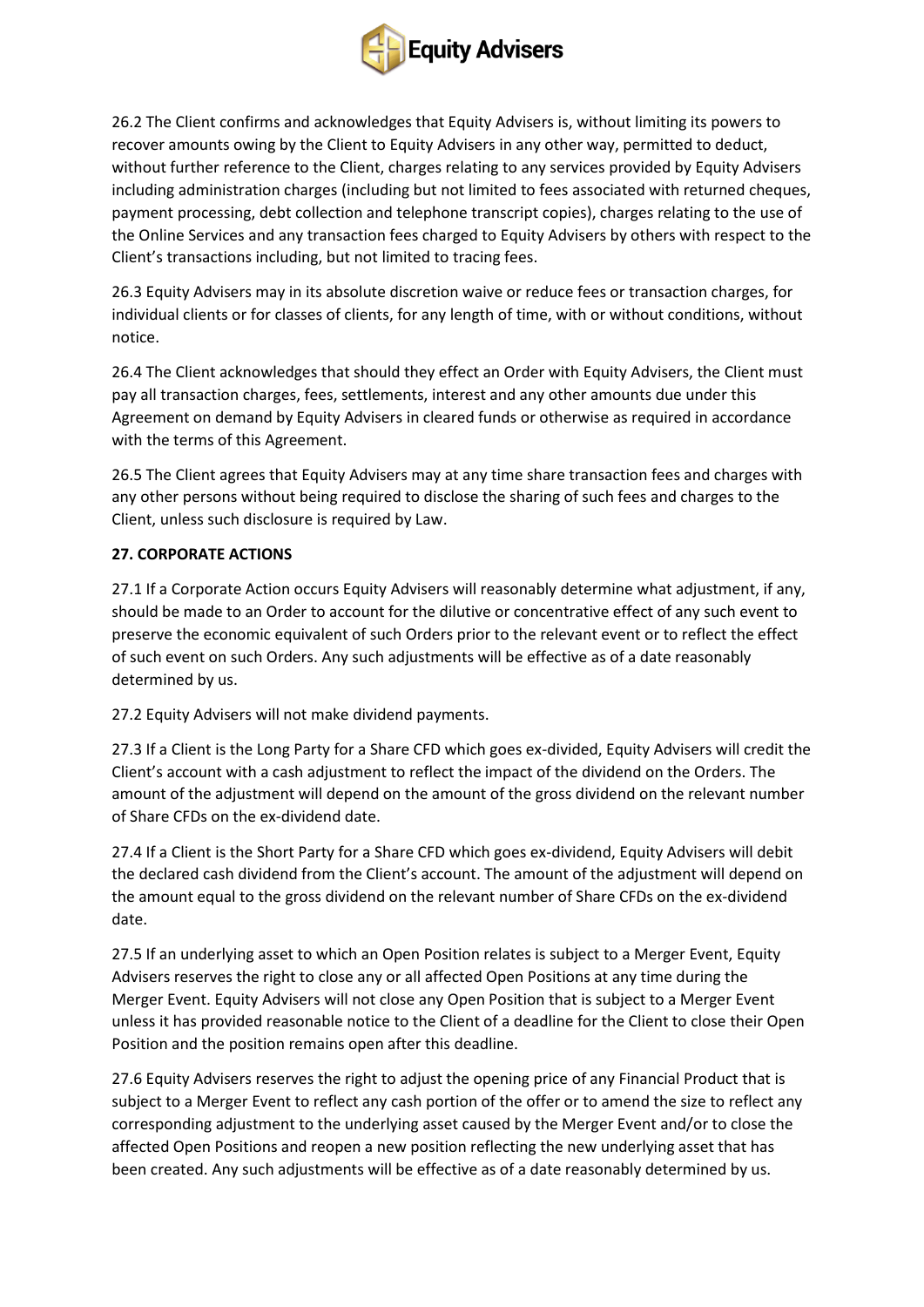

27.7 If Equity Advisers determines that no adjustment can be made under this clause 27 which would produce a commercially reasonable result, Equity Advisers may close your Open Position at the Close-Out Value on a date reasonably determined by us.

27.8 Where the Client is the Long Party for a Share CFD in relation to a US stock or security, and the Share CFD goes ex-dividend, Equity Advisers is required by US tax legislation to withhold 15% of the cash adjustment to reflect the impact of the declared dividend. Equity Advisers will remit the amount withheld to its

liquidity provider who will account the withheld amounts to the proper US authorities. Clients can view amounts withheld for US tax legislation purposes from their account.

### **28. GUARANTEE**

28.1 A Client's obligations under the Agreement must be guaranteed:

(a) where the Client (including a trustee) is a company, by each director of the Company; and

(b) in any other circumstance, where Equity Advisers determines, in its absolute discretion, that such a guarantee is required.

28.2 The Guarantor acknowledges that Equity Advisers is acting in reliance on the Guarantor incurring obligations and giving rights under this guarantee and indemnity.

28.3 The Guarantor unconditionally and irrevocably guarantees to Equity Advisers compliance with their obligations in connection with the Agreement, including each obligation to pay money.

28.4 If the Client does not comply with those obligations on time and in accordance with the Agreement, then the Guarantor agrees to comply with those obligations on demand from Equity Advisers. A demand may be made whether or not Equity Advisers has made demand on the Client.

28.5 The Guarantor indemnifies Equity Advisers against any liability or loss arising from, and any costs it incurs, if:

(a) the Client does not, or is unable to, comply with an obligation the Client has (including an obligation to pay money) in connection with the Agreement; or

(b) an obligation the Client would otherwise have under the Agreement (including an obligation to pay money) is found to be unenforceable; or

(c) an obligation the Guarantor would otherwise have under clause 28 is found to be unenforceable; or

(d) a representation or warranty by the Client in the Agreement is found to have been incorrect or misleading when made or taken to be made.

28.6 The Guarantor agrees to pay amounts due under clause 28.3 on demand from Equity Advisers.

28.7 Equity Advisers need not incur expense or make payment before enforcing this right of indemnity.

28.8 The guarantee in clause 28.3 is a continuing obligation despite any intervening payment, settlement or other thing and extends to all of the Client's obligations in connection with the Agreement. The Guarantor waives any right it has of first requiring Equity Advisers to commence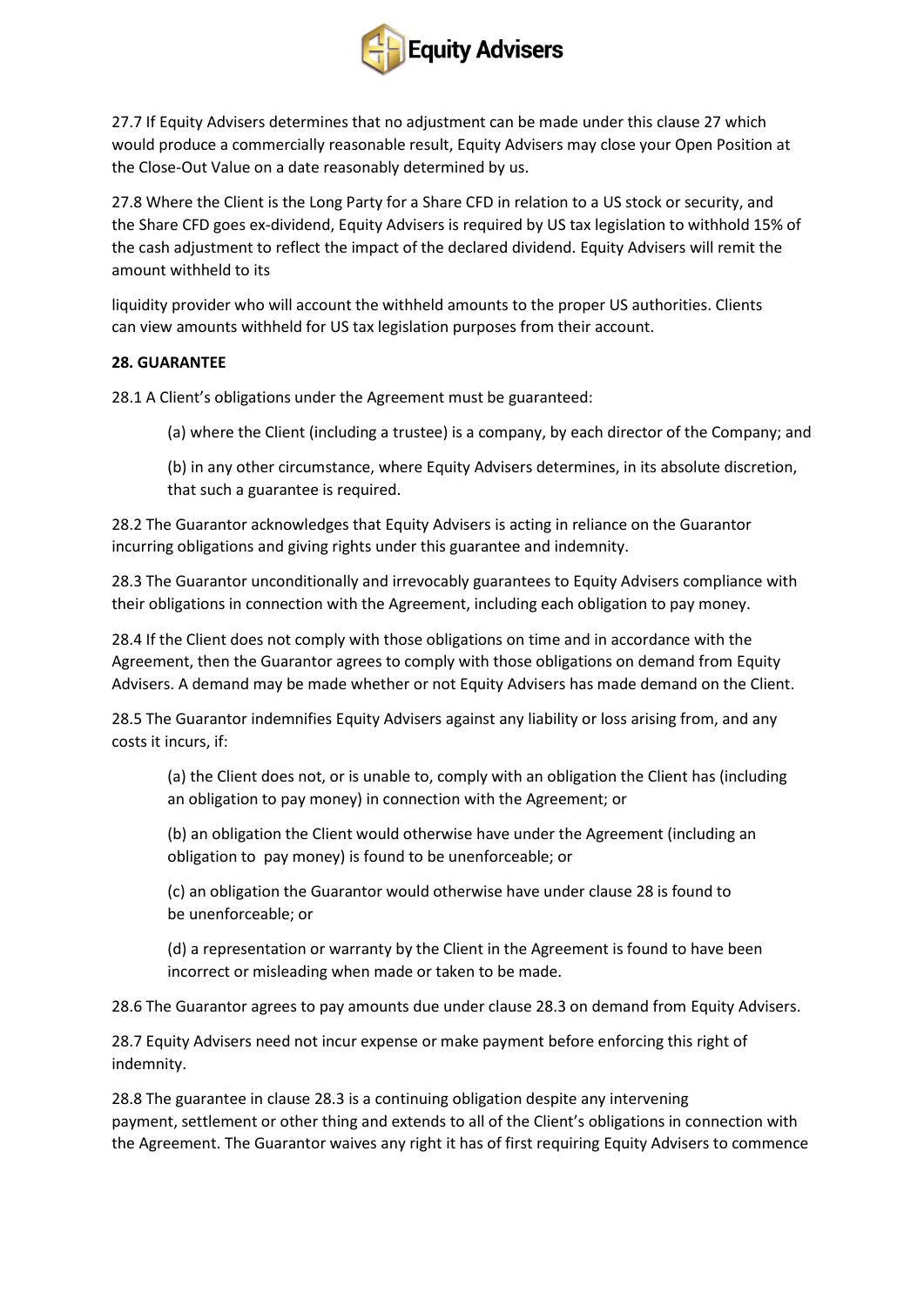

proceedings or enforce any other rights against the Client or any other person before claiming from the Guarantor under this guarantee and indemnity.

28.9 The Guarantor acknowledges that, before entering into this guarantee and indemnity, it was given a copy of the Agreement (and all documents giving rise to your obligation in connection with the Agreement) and had full opportunity to consider their provisions and takes the responsibility for making itself aware of the Client's financial position and any other person who guarantees any of the Client 's obligations in connection with the Agreement.

28.10 The Guarantor agrees to make payments under this guarantee and indemnity:

(a) in full without set-off or counterclaim, and without any withholding or deduction unless prohibited by law; and

(b) in the currency in which the payment is due, and otherwise in Australian dollars, in immediately available funds.

28.11 If the Guarantor makes a payment that is subject to any withholding or deduction, the Guarantor agrees to pay Equity Advisers such additional amount to ensure that the amount actually received by Equity Advisers equals the full amount Equity Advisers would have received had no withholding or deduction been made.

28.12 As long as any obligation is required, or may be required, to be complied with in connection with this guarantee and indemnity, the Guarantor may not, without our consent:

(a) reduce its liability under this guarantee and indemnity by claiming that the Client or any other person has a right of set-off or counterclaim against Equity Advisers; or

(b) exercise any legal right to claim to be entitled to the benefit of another guarantee, indemnity, mortgage, charge or other encumbrance given in connection with the Agreement or any other amount payable under this guarantee and indemnity; or

(c) claim an amount from the Client, or another guarantor (including a person who has signed the Application Form as a "Guarantor") under a right of indemnity; or

(d) claim an amount in your liquidation, administration or insolvency or of another guarantor of any of your obligations (including a person who has signed the Application Form as a "Guarantor").

### **29. TERMINATION**

29.1 This Agreement may be terminated immediately by the Client or Equity Advisers by Notice to the other in writing. However, termination by either party shall not affect any Order or other transaction previously entered into and shall not relieve either party of any outstanding obligations arising out of this Agreement, nor shall it relieve the Client of any obligations arising out of any Order entered into prior to such termination.

29.2 In the event that Equity Advisers is made aware of or has reason to believe any of the following:

(a) that the Client has provided false or misleading information to Equity Advisers; or

(b) that the Client has participated or is participating or has assisted or is assisting in money laundering or terrorist financing;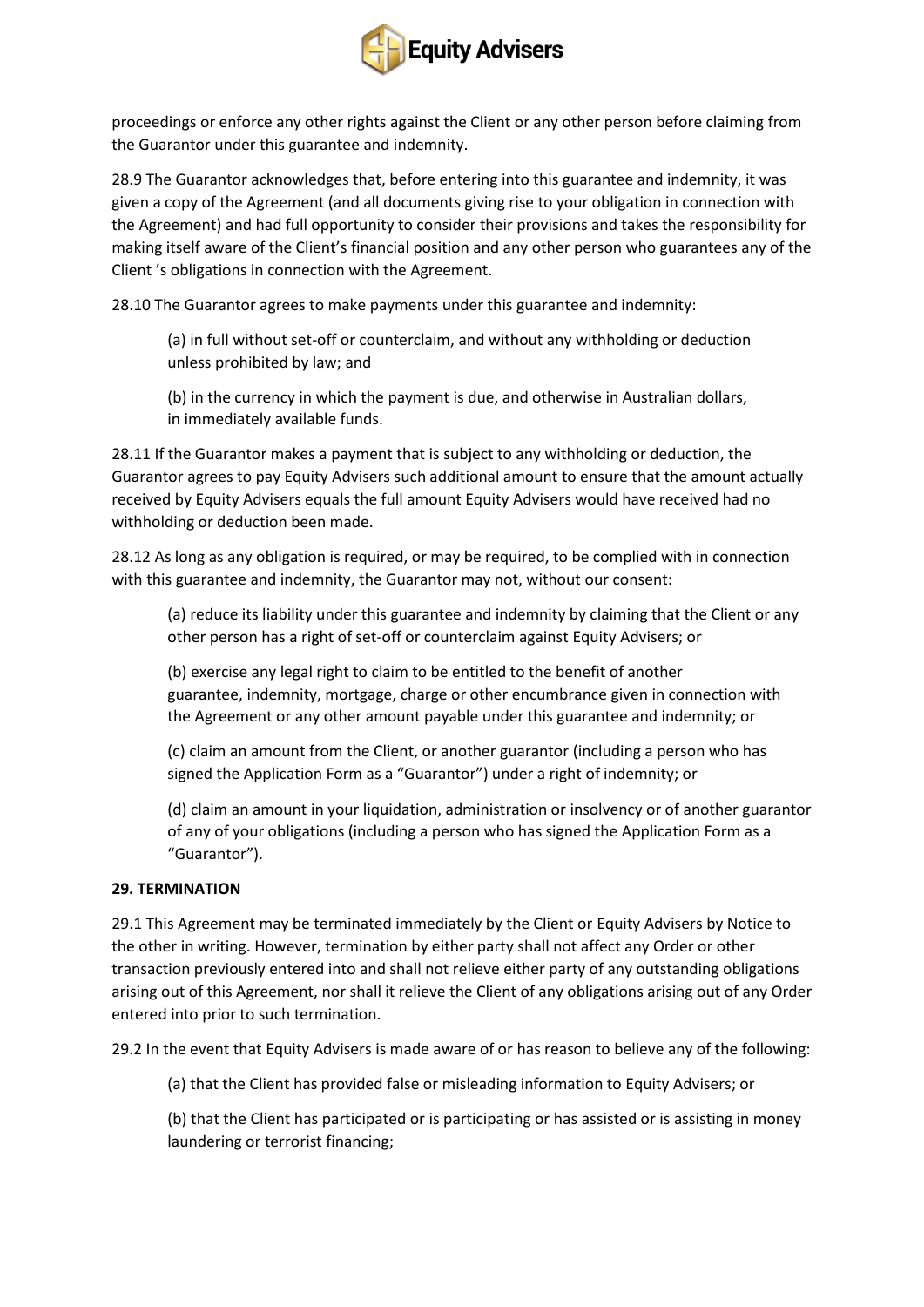

(c) that the Client is being officially investigated by law enforcement and/or regulatory agencies;

(d) that abnormal trading conditions exist;

(e) that Equity Advisers is unable to make prices in the relevant Order due to the unavailability of relevant market information for reasons beyond Equity Advisers's control;

(f) a Default Event has occurred;

(g) an Insolvency Event has occurred in respect of the Client, then Equity Advisers, at its sole discretion, may terminate this Agreement immediately by Notice to the Client, and Equity Advisers shall be relieved of any obligations set out in this Agreement or arising out of the transactions contemplated by this Agreement, including any obligations arising out of any Order already placed with Equity Advisers.

29.3 Within two (2) Days of termination of this Agreement the Client will return or destroy all materials received from Equity Advisers as per Equity Advisers's written instructions. Each party's duties of payment, delivery, and destruction of materials shall survive termination of this Agreement.

# **30. SET OFF AGAINST MONIES OWED**

30.1 In addition to other remedies available to Equity Advisers, the Client authorizes Equity Advisers to:

(a) appropriate, transfer, credit, apply or pay monies that may be received by Equity Advisers or held by Equity Advisers on the Client's behalf in payment of any amounts which may be outstanding by the Client to Equity Advisers or to an agent of Equity Advisers in a transaction effected on the Client's behalf; and

(b) set-off against any amounts due to it by the Client, any amounts received by Equity Advisers from or on behalf of the Client including but not limited to monies received as Deposits or Margin Calls. Equity Advisers may determine the application of any amounts which are to be set-off at its own discretion.

30.2 Payments by the Client to Equity Advisers in accordance with this Agreement must be made without any set-off, counter claim or condition and without any deduction or withholding for any tax or any other reason unless the deduction or withholding is required by applicable Law. Should the Client be required to make any form of deduction in respect of tax from any payment to be made or if Equity Advisers is required to pay any tax in respect of any payment made in relation to this Agreement at the Client 's request the Client agrees to keep Equity Advisers indemnified against that tax and agrees to pay to Equity Advisers any additional amounts required to ensure Equity Advisers receives the full net amount that is equal to the amount Equity Advisers would have received had a deduction, withholding or payment of tax not been made.

30.3 Deposits or Margin Calls deposited by the Client will not fall due for repayment until the Client 's obligations under this Agreement and under or in respect of any other account between Equity Advisers and the Client are satisfied in full. Until this time, Deposits or Margin Calls will not constitute a debt due from Equity Advisers to the Client nor will the Client have any right to receive payment of these funds.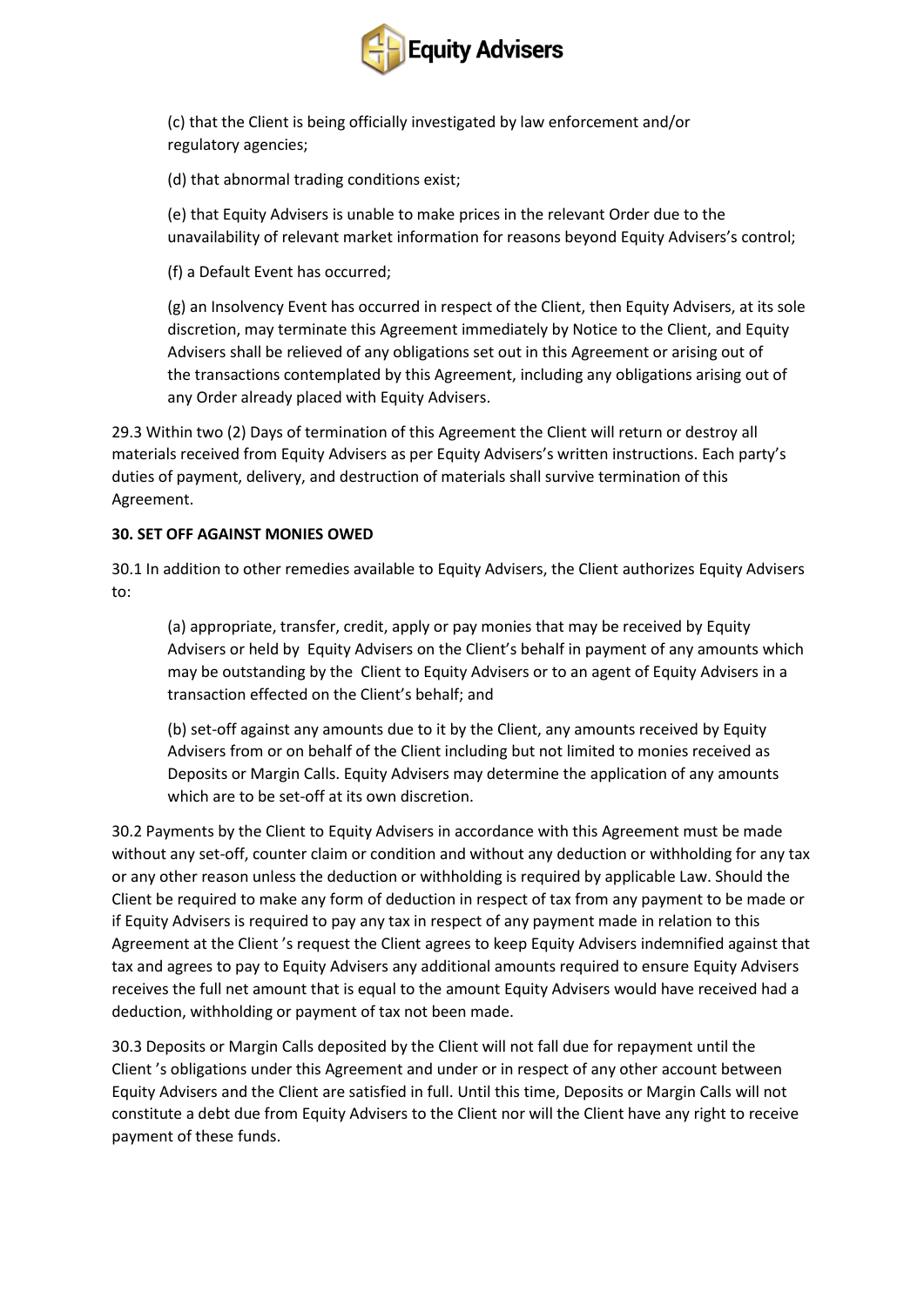

30.4 If the Agreement is terminated, the Client and Equity Advisers agree that the claims against each other are finally discharged by means of close-out netting. Equity Advisers will determine the Close-Out Values for each affected Order in its sole discretion. The final amount to be paid by one of the parties will be the difference between the payment obligations of the parties.

## **31. LIABILITY AND INDEMNITY**

31.1 The Client shall indemnify and hold Equity Advisers harmless from any and all liabilities, claims, costs, expenses and damages of any nature, including, but not limited to, reasonable legal fees and any fees and expenses incurred in connection with litigation, arising out of or relating to the Client's negligence or wilful misconduct, the violation of any Law by the Client, or the breach by the Client of any provision of this Agreement or if a Default Event occurs.

31.2 The Client also agrees to promptly pay Equity Advisers for all damages, costs and expenses, including reasonable legal fees and expenses, incurred by Equity Advisers in the enforcement of any of the provisions of this Agreement.

31.3 Equity Advisers is not responsible for any delays, charges or loss incurred due to errors in the payment or as a result of a delay in funds reaching the Client's nominated account. The Client agrees to indemnify Equity Advisers and be liable for any losses or charges incurred by Equity Advisers arising from such error on the Client's behalf.

31.4 Equity Advisers will not be liable under any circumstances for any direct, indirect or consequential loss (including any loss of profits) incurred by the Client as a result of any acts or omissions by a Third Party.

31.5 Nothing in this Agreement is intended to limit or exclude any liability Equity Advisers may owe the Client under any statutory rights the Client may have.

31.6 In calculating or mitigating its loss due to a Default Event or Quoting Error, Equity Advisers is entitled to:

(a) unwind, reverse, repair or close any Open Positions by closing any open Contracts; and/or

- (b) nominate the date on which the open Order is valued; and/or
- (c) nominate the methodology used to calculate the open Orders ' value; and/or
- (d) take any other action that Equity Advisers determines to be reasonably necessary to protect its legitimate interests.

31.7 The Client's obligations under this clause 31 shall survive the termination of this Agreement.

# **32. INFORMATION AND CONFIDENTIALITY**

32.1 The Client acknowledges and agrees that Equity Advisers is permitted to carry out an electronic database search and search credit reference agencies in order to verify the Client's identity and credit standing. If such searches are carried out, Equity Advisers may keep records of the contents and results of such searches in accordance with all applicable Laws.

32.2 Equity Advisers reserves the right to collect such information as is necessary from the Client to meet its obligations under applicable Anti-Money Laundering and Counter-Terrorism Financing Laws. Equity Advisers may pass on information collected from the Client and relating to transactions as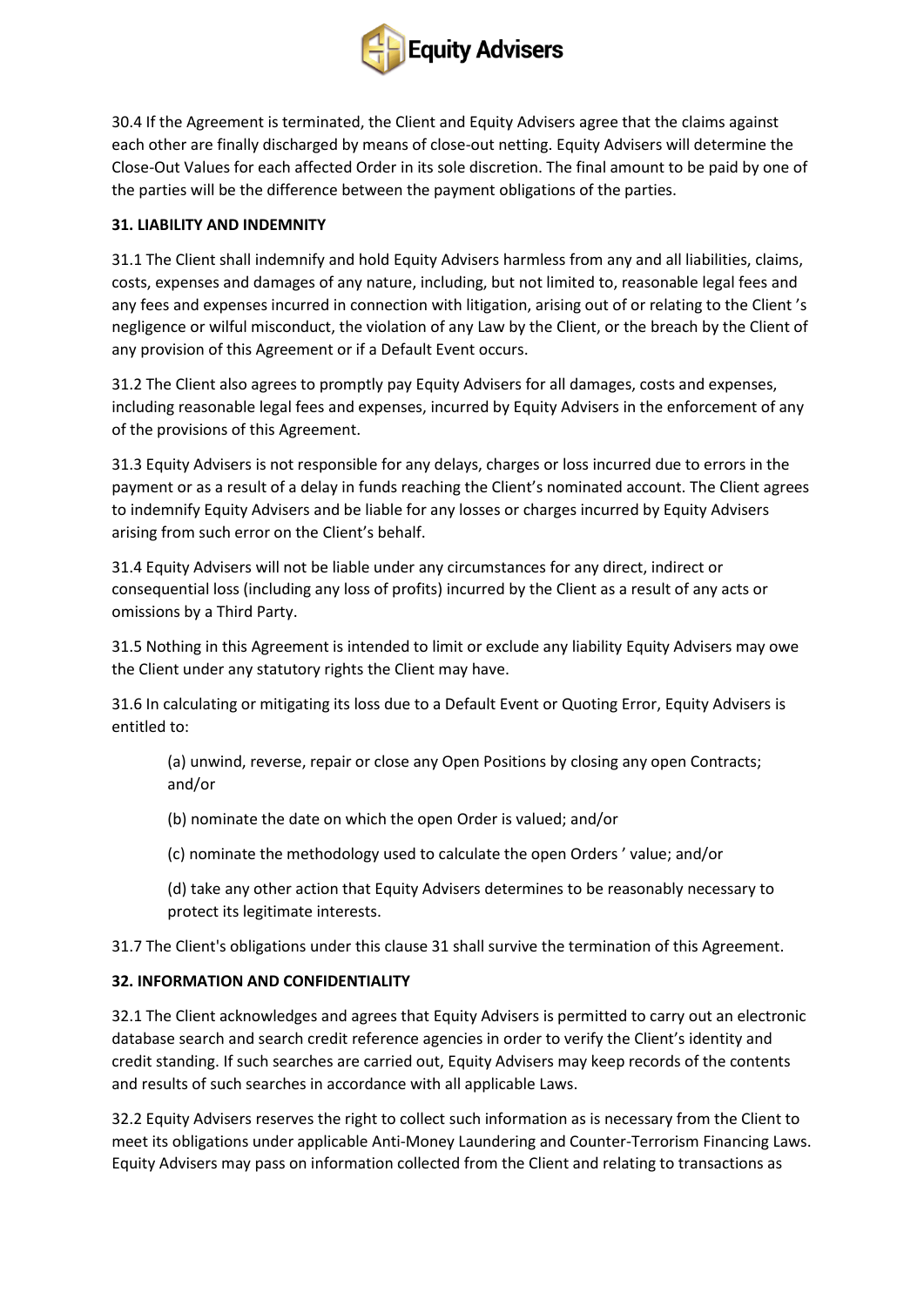

required by applicable Anti-Money Laundering and Counter-Terrorism Financing Laws and is under no obligation to inform the Client it has done so. Equity Advisers may undertake all such Anti-Money Laundering and Counter-Terrorism Financing checks in relation to the Client (including restricted lists, blocked persons and countries lists) as deemed necessary or appropriate by Equity Advisers.

32.3 Personal information collected by Equity Advisers is treated as confidential and is protected by the Privacy Act 1988. Equity Advisers will only collect personal information which is necessary to perform the services contemplated by this Agreement.

32.4 Equity Advisers will treat the Client's personal information in accordance with its privacy policy, which the Client may obtain on the Website.

32.5 Equity Advisers will use reasonable precautions to maintain the confidentiality of information Equity Advisers receives from the Client and material and/or data the Client provides, creates, inputs or develops in connection with the Client's use of the Equity Advisers services. Nonetheless, because such information, material and/or data may be provided through the internet, the Client hereby acknowledges and agrees that Equity Advisers cannot assure that such information, material and/or data will continue to be confidential.

32.6 The Client accepts the risk of a third party receiving confidential information concerning the Client and specifically releases and indemnifies Equity Advisers from any claim arising out of a third party intercepting, accessing, monitoring or receiving any communication from a Client intended to be provided to Equity Advisers or from Equity Advisers intended to be provided to the Client.

32.7 The Client acknowledges and agrees that Equity Advisers may disclose the Client 's name and other personal## and financial information about the Client, and any relevant details of an Authorized User, to its employees, representatives, officers, agents, introducing brokers and affiliates, as well as to a governmental entity or self-regulatory authority, an internet service provider or any other third party agent or service provider for any purpose related to offering, providing, administering or maintaining the Equity Advisers services, or to comply with applicable Laws.

32.8 Due to the inherent risks in transferring currency between parties located in different countries, Equity Advisers takes measures to ensure that it is not participating or assisting in money laundering or terrorist financing. Law enforcement agencies and regulatory authorities may periodically inspect and require copies of Client information and business records held by Equity Advisers, to ensure compliance with all applicable anti-money laundering and counter terrorism financing laws.

32.9 The Client should be fully aware that in appropriate cases all communications and information concerning the Client held by Equity Advisers, may be disclosed to and reviewed by law enforcement agencies and regulatory authorities. In addition, the Client agrees to comply with all applicable antimoney laundering and counter terrorism financing laws, including, but not limited to, the requirement to obtain satisfactory evidence of the identity of any principal whom the Client may represent in any transaction entered into with Equity Advisers.

### **33. ANTI-MONEY LAUNDERING LEGISLATION**

33.1 You acknowledge that we may require information from you from time to time to comply with the AML/CTF Act. By submitting an Application Form, opening an Account or transacting with us, you undertake to provide us with all information and assistance that we may require to comply with the AML/CTF Act.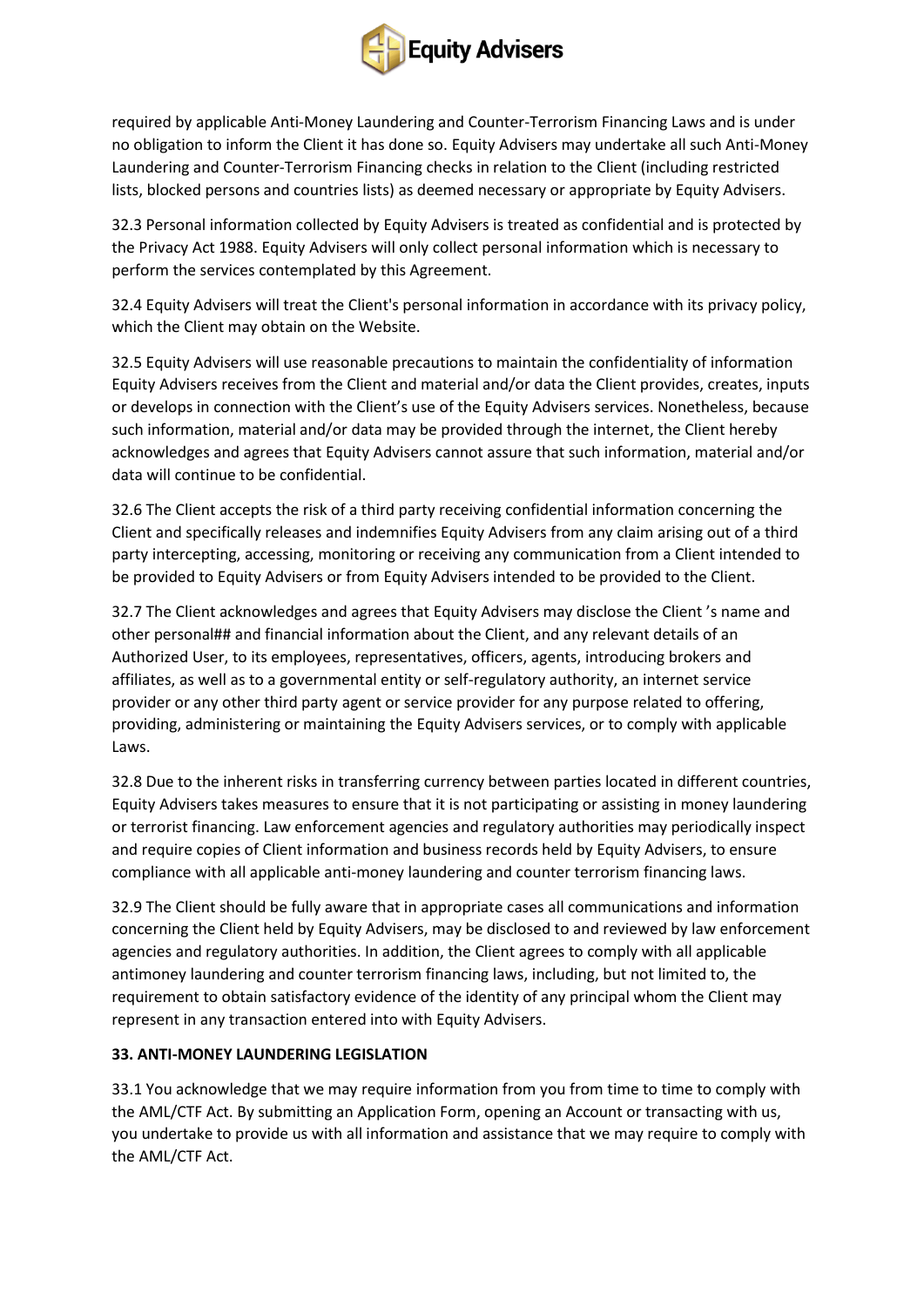

33.2 We may pass on information collected from you and relating to transactions as required by the AML/CTF Act or other applicable laws and regulations and we are under no obligation to inform you that we have done so. We may undertake any such anti-money laundering and other checks in relation to you (including restricted lists, blocked persons and countries lists) that we deem necessary or appropriate, and we reserve the right to take any associated action without any liability whatsoever to you.

33.3 You also warrant that:

(a) you are not aware and have no reason to suspect that:

(i) the moneys used to fund your Account have been or will be derived from or related to any money laundering, terrorism financing or other illegal activities, whether prohibited under Australian law, international law or convention or by agreement; or

(ii) the proceeds of your investment will be used to finance any illegal activities; and

(b) neither you nor your directors, in the case of a company, are a politically exposed person as the term is used in the Anti-Money Laundering and Counter-Terrorism Financing Rules Instrument 2007 (No. 1).

### **34. DISPUTE RESOLUTION**

34.1 If a dispute arises between Equity Advisers and the Client relating to any transaction, Equity Advisers may close out or take any other action it considers appropriate in relation to the disputed transaction without previously notifying and/or without having received instruction from the Client.

34.2 Equity Advisers will try to notify the Client (verbally or in writing) what action it has taken, as soon afterwards as it practically can, but if it does not, the validity of its action shall not be affected.

34.3 Nothing in this clause 34 limits the Client's rights (if applicable) to take any dispute to an equivalent external dispute resolution scheme of which Equity Advisers is a member.

### **35. NOTICES**

35.1 A Notice shall be in writing and shall:

(a) if to the Client, be sent by prepaid registered mail or delivered by hand to the address of the Client set out in this Agreement, or such other address the Client designates in writing, or by Equity Advisers posting a Notice to the Website; and

(b) if posted on the Website, Notice is deemed to have been given 3 Days after the Notice was posted on the Website; or

(c) if the Notice was sent to the address of the Client, the Notice is deemed to have been given on the Day after the Notice was sent, unless delivered by hand in which case the Notice is deemed to have been given on delivery.

(d) if to Equity Advisers, be sent by prepaid registered mail or delivered by hand to the address of Equity Advisers set out in this Agreement, or such other address as Equity Advisers designates in writing, and such Notice is deemed to have been given on the Day after the Notice was sent, unless delivered by hand in which case the Notice is deemed to have been given on delivery.